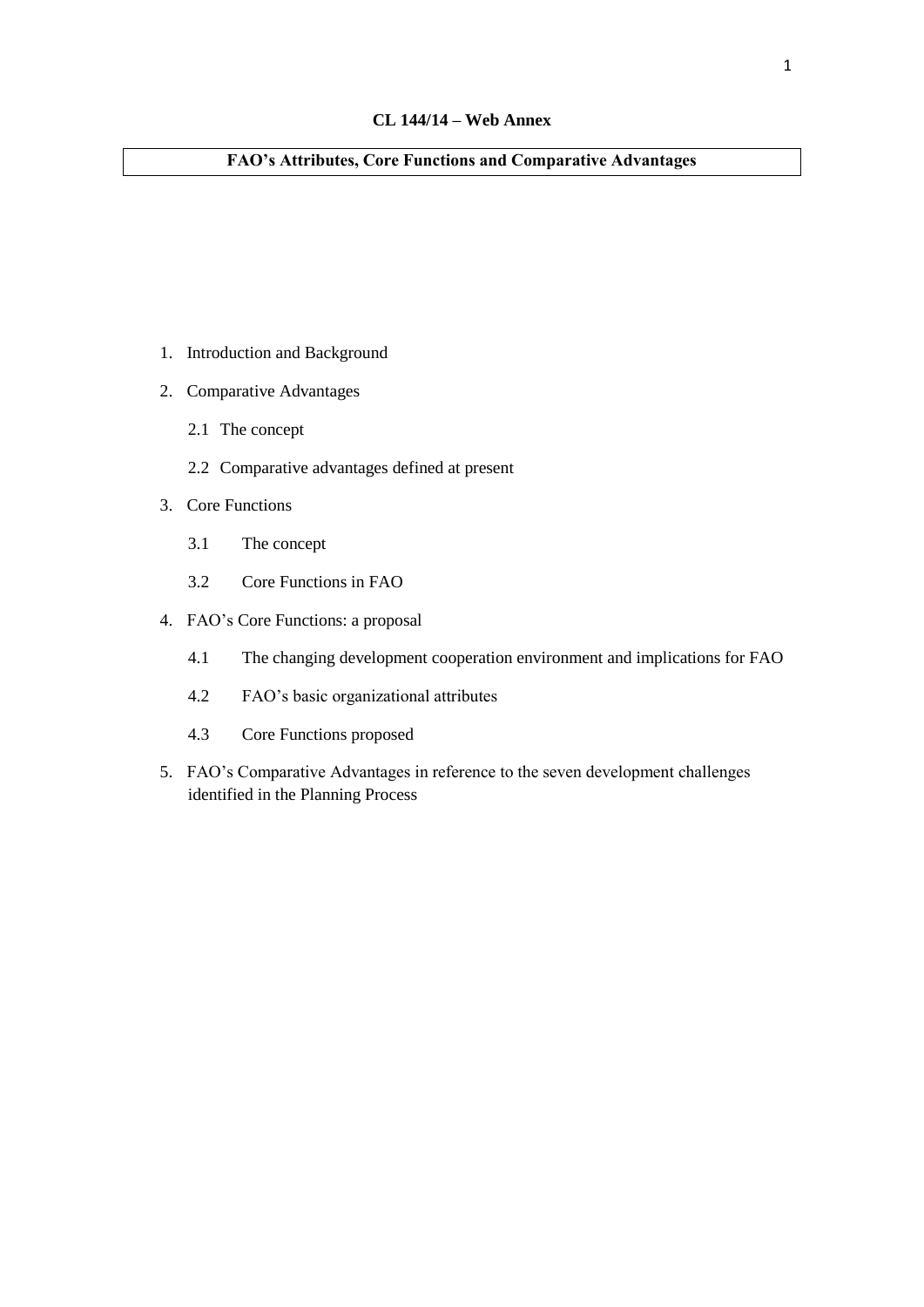#### **1. Introduction and background**

1. The concepts, or terms, of comparative advantages and Core Functions have been commonly used in FAO's institutional documents. For example, comparative advantages are present in the Strategic Framework 2000-2015, while Core Functions appear in FAO's Constitution, and in the Medium Term Plan (MTP) 2010-2013.

2. This use however has not been consistent. For example comparative advantages are not mentioned in the MTP 2010-2014 and Core Functions are not mentioned in the Strategic Framework 2000-2015. In addition, the list and the way in which they have been described have varied over time.

3. This note attempts to identify and illustrate the way in which both concepts have been used, evaluate their usefulness in the planning process and make some recommendations regarding their use and application in the planning process. The paper was produced by a Working Group convened for this purpose and is designed to serve as a point of departure for wider consultation within FAO.<sup>1</sup>

#### **2. Comparative advantages**

#### **2.1 The concept**

4. The concept of comparative advantages has been borrowed from the economic literature, where it refers to the export activities in which a country performs better than others. Furthermore, in the economic literature it is defined in two different ways: a) static comparative advantages which are determined by the basic historical and structural characteristics of a country; and b) dynamic comparative advantages that result from the policies and innovation that are introduced and adopted.

5. In a similar way, the concept of comparative advantages, when applied to institutional analysis and organizational planning, should refer to the activities and areas of work in which a particular organization can perform better than others. They can also be defined as: a) static, defined by the basic attributes of the organization, for example being intergovernmental; and b) dynamic, which includes the attributes and characteristics that have been developed by the organization's policies and actions, for example having a decentralized structure.

6. Comparative advantages, as it is obvious, refer to a relative condition. In an institutional sense, they refer to those functions and tasks that FAO can do better than other organizations in the specific area of its institutional mandate.

7. FAO's field of action (mandate) is defined in the Preamble of the Constitution as the areas in which member countries will report to each other on the progress being made in:

- a) raising levels of nutrition and standards of living of the peoples under their respective jurisdictions;
- b) securing improvements in the efficiency of the production and distribution of all food and agricultural products;
- c) bettering the conditions of rural population;

**.** 

d) and thus contributing towards an expanding world economy and ensuring humanities freedom from hunger.

8. When the Constitution was approved, FAO became one of the very few organizations in the world that, apart from national organizations, had a clear and unequivocal mandate in the field of agriculture. Consequently the interpretation on how to fulfill its mandate had to be broad and all inclusive.

<sup>1</sup> Working Group: A. Agostini, B. Ben Belhassen, R. Grainger, D. Gustafson, K. Gallagher, V. Gitz, E. Hibi, S. Rudgard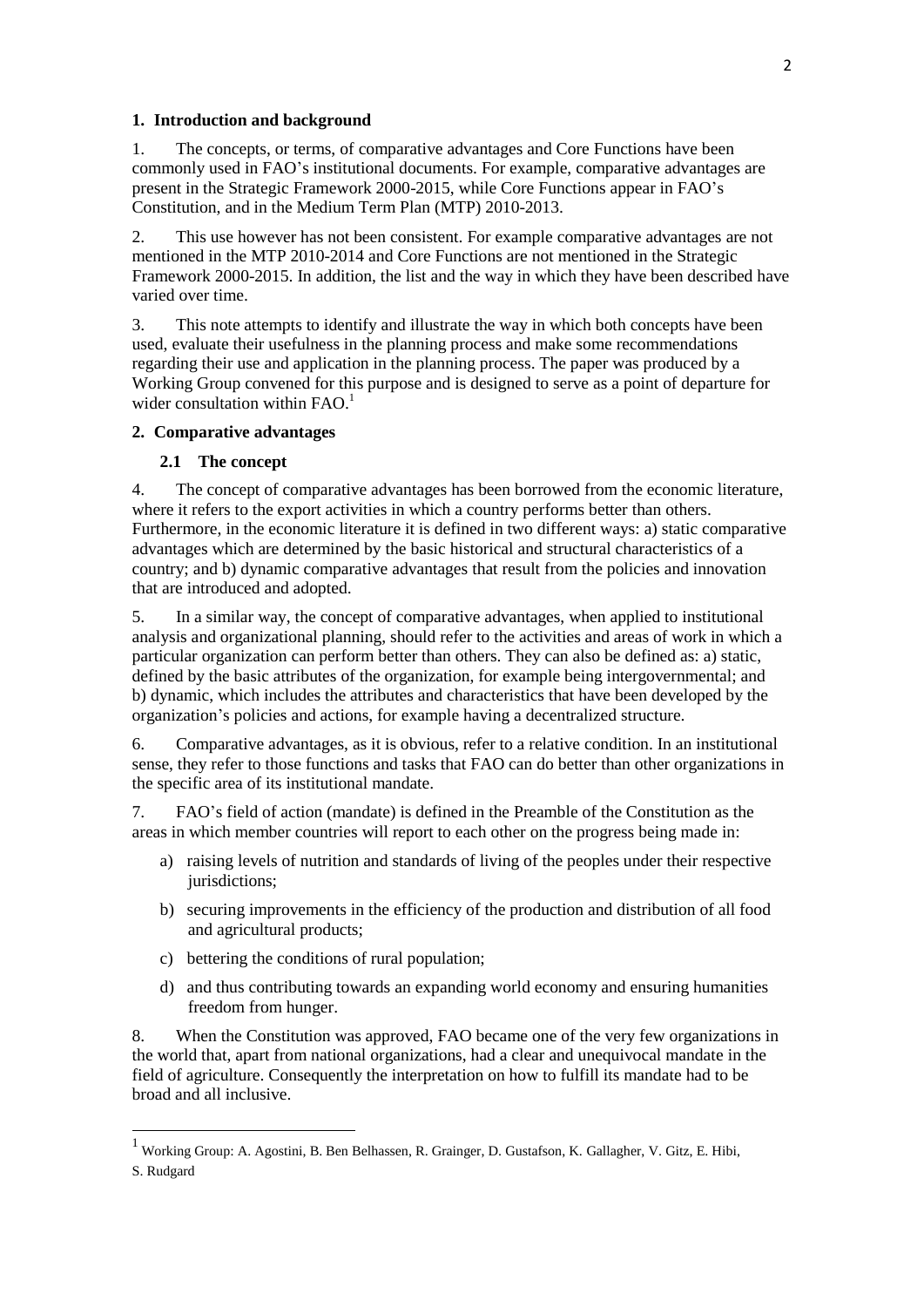9. In time, however, many organizations have emerged with overlapping mandates. The Rome-based agencies, UNEP, a number of regional organizations (like IICA in Latin America), and many foundations and NGOs compete in the same areas of work and, to some extent, for the same resources. In this more complex and competitive environment, the identification of the attributes and capacities that make the Organization unique and with special advantages over others to perform some functions in certain areas of work, becomes of great importance in the planning process.

## **2.2 Comparative advantages defined at present**

10. The present characterization of FAO's comparative advantages can be found in the Strategic Framework 2000-2015.They are listed as follows:

- 1. Authority and status as a global intergovernmental organization
- 2. FAO as an honest broker
- 3. Unparalleled information source and institutional memory
- 4. Broad networking capacity with Members and other partners
- 5. Decentralized capabilities
- 6. Professional and multidisciplinary staff
- 7. Capacity to respond to unforeseen needs of member countries
- 8. Responsible financial and administrative management.

11. In the Strategic Framework 2000-2015, it is recognized that: a) these comparative advantages are derived from the basic strengths of the Organization; b) they apply only to the areas of work that fall within the mandate of FAO; and c) they should be analyzed in a comparative sense to other organizations (UN, NGOs, academic and research, private, etc.).

12. The two other Rome-based agencies, IFAD and WFP, are important in this context. Although they were created for very different objectives and should work in close collaboration, taking advantage of clear complementarities, in reality their work has progressively overlapped that of FAO. In an agreement recently signed by the three organizations and the European Commission with the intent of harmonizing the work on food security and humanitarian food assistance, there is a definition of the comparative advantages of the three organizations in the following way:

- a) The comparative advantage of FAO lies in its role as the world's agricultural knowledge agency for policy development, integrated capacity building, technical cooperation, response to agricultural emergencies and support to rehabilitation/recovery, support to rural and agricultural investment, collection and dissemination of global information, and for the development and implementation of major international treaties and agreements.
- b) The comparative advantage of IFAD is its experience in financing projects and programmes that are aligned with countries' own development strategies and enable poor rural people to increase agricultural production and overcome poverty, its knowledge of rural poverty, and its exclusive focus on poor rural people and their livelihoods.
- c) The comparative advantage of WFP is in emergency and post-crisis transitional situations and lies in its capacity for large-scale response, extensive field presence, logistics, telecommunications and procurement capacity, early warning, needs assessment and vulnerability analysis in support of targeted food assistance and nutrition interventions and safety nets. The core mission of WFP is to provide lifesaving humanitarian emergency relief and assistance to the most vulnerable food insecure populations, as well as to promote the rehabilitation and recovery phase to pave the way for more sustainable longer-term hunger solutions.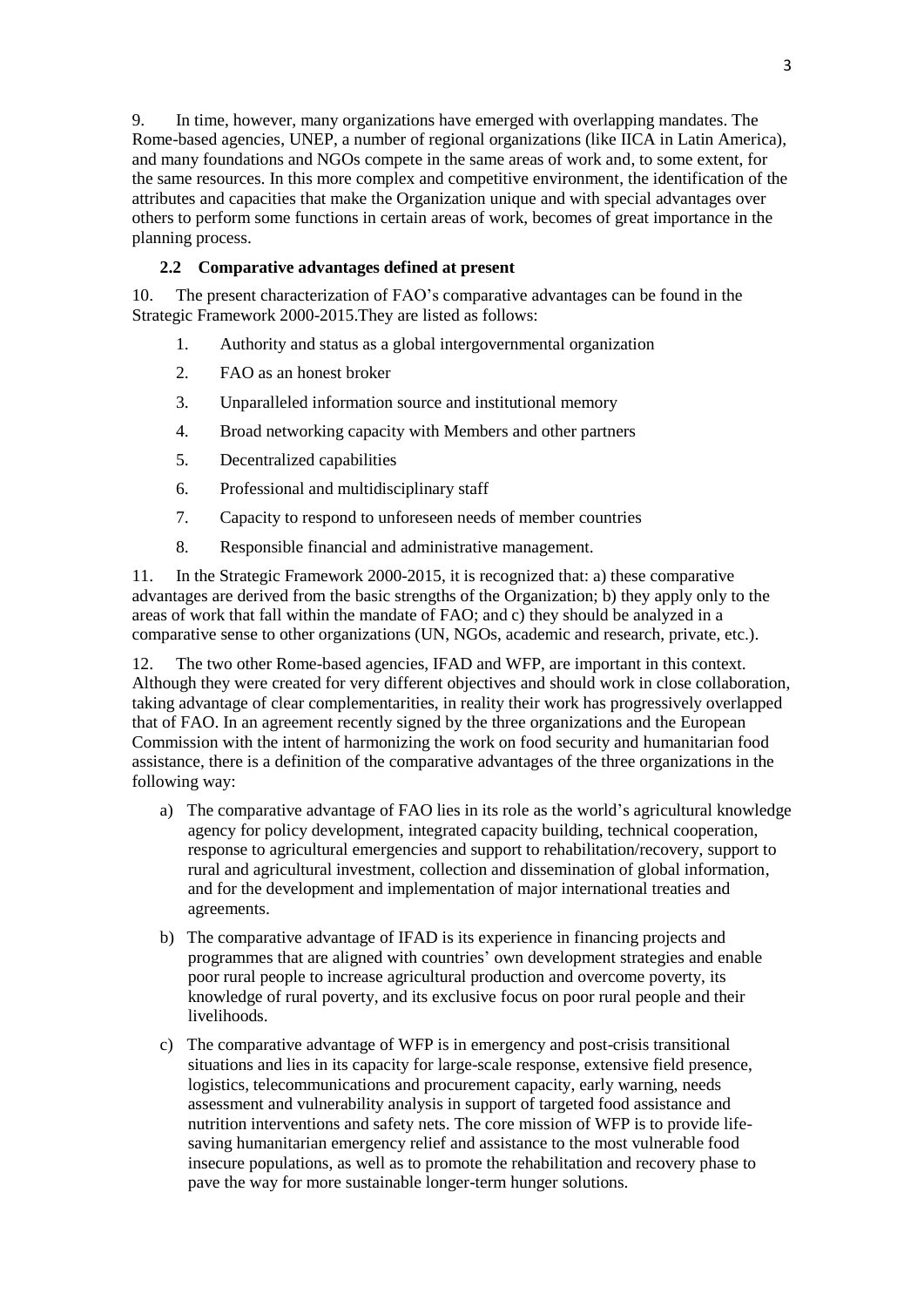13. This agreement suggests that the delimitation of areas of comparative advantages between the three Rome-based agencies is, in this wide and diffuse way, conceptually possible, but probably not very useful to define the specific tasks to be developed by each organization.

14. The emergence of many and different organizations, mentioned in the introduction suggests that the analysis of the interface of FAO with these organizations should be in terms of potential areas of collaboration rather than from the perspective of the comparative advantages of each organization.

15. For example, the CGIAR should be seen as an opportunity for collaboration in relation to the creation and diffusion of international public goods related to agricultural research and technology. FAO could collaborate with the Consultative Group in policy advice that is incumbent to innovation and also in helping the CGIAR and member countries in the diffusion and uptake of innovations.

16. Similarly, regional organizations and NGOs have shown to be effective in direct technical advice and support for the execution of projects. What they lack is the global dimension and the critical mass to produce global public goods which FAO can provide.

17. As a consequence of this reasoning, it would seem that comparative advantages need to be defined: a) in a dynamic way taking into consideration the evolution of the organization: b) in relation to specific development problems; and c) having in mind the potential collaborative activities with other organizations.

18. This will be done in part 5 of this document after the discussion and identification of FAO's main Core Functions.

## **3. Core Functions**

## **3.1 The concept**

19. The core functions, as defined in the MTP 2010-2013, are the "critical means of action to be employed by FAO to achieve results". Consequently, they represent the types of interventions to which the organization will give priority in its Plan of Action.

## **3.2 Core Functions in FAO**

20. Core functions identified as "the functions of the Organization" are first introduced in Article One of FAO's Constitution. Five main functions are listed:

- 1. Collect, analyze, interpret and disseminate information relating to nutrition, food and agriculture.
- 2. Promote and, where appropriate, recommend national and international action with respect to: scientific, technological, social and economic research relating to nutrition and agriculture, improvement of education and administration relating to nutrition, food and agriculture and the spread of public knowledge of nutritional and agricultural science and practice, conservation of natural resources and the adoption of improved methods of agricultural production, improvement of the processing marketing and distribution of food and agricultural products, adoption of policies for the provision of adequate agricultural credit, national and international, the adoption of international policies with respect to agricultural commodity arrangements.
- 3. To furnish such technical assistance as governments may request.
- 4. To organize, in cooperation with the governments concerned, such missions as may be needed to assist them to fulfil the obligations arising from their acceptance of the recommendations of the United Nations Conference on Food and Agriculture and the Constitution.
- 5. Generally, to take all necessary and appropriate action to implement the purposes of the Organization as set forth in the Preamble.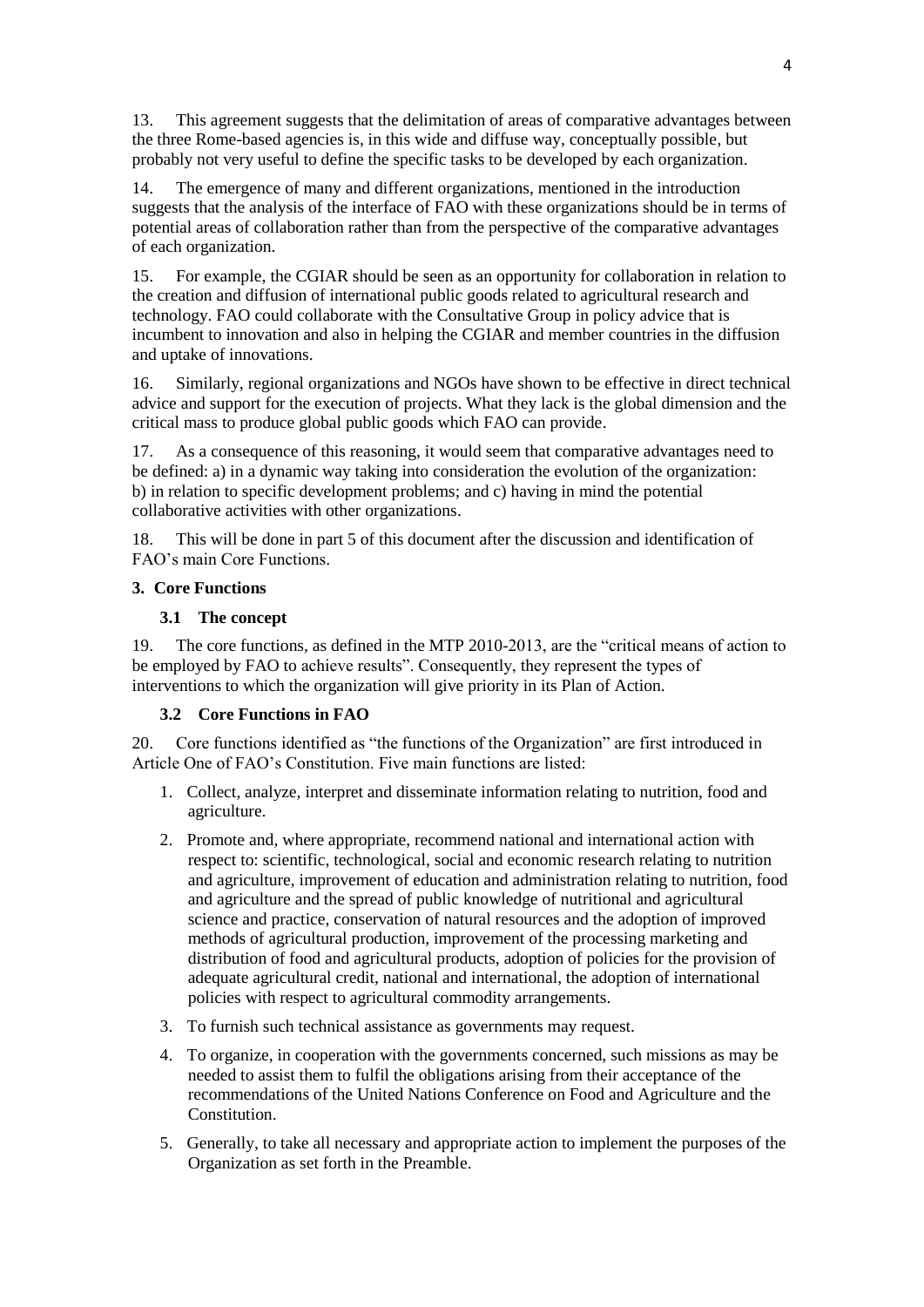21. Core functions are more clearly identified and spelled out in the MTP 2010-2013. Although they are similar to the Functions identified in the Constitution, they introduce additional functions and different emphasis which incorporate the evolution of the Organization itself and changes in the wider economic and institutional environment.

- 22. Core functions in the MTP 2010-2013 are the following:
	- a) Monitoring and assessment of long-term and medium-term trends and perspectives
	- b) Assembly and provision of information, knowledge and statistics
	- c) Development of international instruments, norms and standards
	- d) Policy and strategy options and advice
	- e) Technical support to promote technology transfer and build capacity
	- f) Advocacy and communication
	- g) Interdisciplinarity and innovation
	- h) Partnerships and alliances
- 23. In this more recent enunciation of Core Functions three differences are noticeable:
	- 1. The assessment of long- and medium-term trends is specifically introduced as a Function.
	- 2. Development of international instruments, norms and standards are explicitly introduced as a Function.
	- 3. Technical support to countries is, on the one hand more focalized on policy advice and technology transfer and capacity building. On the other hand, the previous emphasis on assisting countries in fulfilling their obligations arising from the recommendations approved by the Conference is lost.

24. One new and conceptually questionable function is introduced: interdisciplinarity and innovation. It is considered conceptually questionable because it is not a function, but rather a way of doing things. It is an instrument that can be used while fulfilling other functions.

# **4. FAO's Core Functions: a proposal**

25. This revision of Core Functions has suggested the need to revisit them taking into consideration a different analytical perspective which is based on two basic elements: a) the new development environment and the UN; and b) the basic organizational attributes of FAO as an intergovernmental organization.

## **4.1 The changing development cooperation environment and implications for FAO**

26. Since 2002, the international community has recognized that successful development must be driven and owned by countries themselves and that it requires coherent country strategies and programs. This commitment has been made explicit in major international fora, in particular the four **High Level Fora (HLF) on aid effectiveness** in Rome (2002), Paris (2005), Accra (2008) and Busan (2011). These commitments have reiterated the centrality of "countryled" strategies and programmes for development". The 2002 Rome Declaration focused on commitments by development partners to align to country programmes. The Paris Declaration in 2005 broadened commitment to alignment and harmonized support to country owned processes and put the emphasis on mutual accountability, between countries and development partners, thereby expanding responsibilities at the country level.

27. The Accra Agenda for Action (AAA) in 2008 adds the focus on partnerships at country level, including civil society, thereby broadening the national constituency that is explicitly considered as stakeholders in the country-led agenda. Civil society was also represented at the Accra Forum for the first time. The AAA further emphasized the need for comprehensive capacity development to strengthen countries' ability to manage their own future, stating that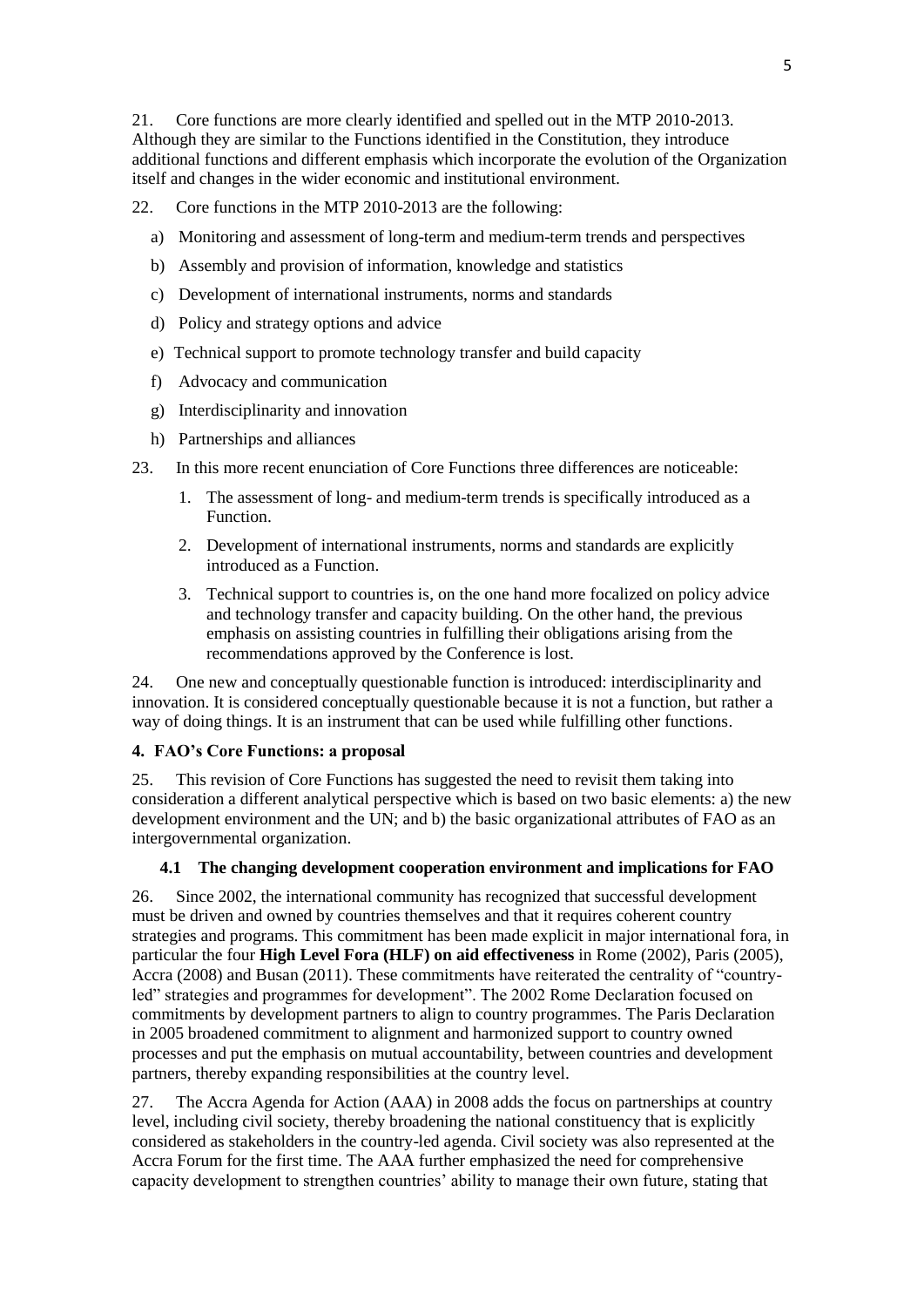"without robust capacity, strong institutions, systems and local expertise, developing countries cannot fully own and manage their development processes".

The Busan Outcome Document (2011), although less binding than its predecessors and requiring further follow-up to define measurable indicators and targets, advocates for a shift from *"aid"* to *"development effectiveness"*, further strengthening the role of national parties. It also includes new actors and contexts, such as emerging donors, the private sector and fragile states. Unlike in the previous High Level Fora, developing countries led both the preparation of the forum and its deliberations.

28. In the humanitarian domain, approaches have also evolved significantly, and are aligned with the new development paradigm. Evolving approaches stress the humanitarian-development continuum, placing much stronger emphasis on disaster risk reduction, including preparedness. The Inter-Agency Standing Committee (IASC) in December 2011 endorsed a set of actions to improve the effectiveness of humanitarian response through greater predictability, accountability, responsibility and partnerships to strengthen the current humanitarian response model. The **Transformative Agenda** is built around the pillars of enhanced country leadership, improved coordination and accountability.

29. The commitments made in the HLF, and through the IASC have significant policy and institutional implications for the Organization, and present new challenges and opportunities for action at country, regional and global levels.

30. Taking into account the changes outlined above and other key events, such as the Triennial Comprehensive Policy Reviews (TCPRs) of the UN system, the outcome of the 2005 World Summit and the 2008 Doha Declaration, five new programming principles have been adopted by UNDG as guidance for effective UN-supported country programming. <sup>2</sup> The principles were agreed by UN Member States and are expected to be systematically applied throughout all UN country programme engagements. The principles provide the basis for reasoning and action and are different from priorities and goals which are defined in a more contextual manner (both in time and geographically). The five principles are

- 1. Human rights-based approach (HRBA)
- 2. Gender equality

 $\overline{a}$ 

- 3. Environmental sustainability
- 4. Capacity development
- 5. Results-based management (RBM)

31. These principles apply to FAO's engagement with and support to national development processes and frameworks, as well as its efforts in providing global public goods and are currently being integrated by FAO into its country programming, including the CountryProgramme Frameworks and the Project Cycle Handbook. The first two are "normative principles", whereas capacity development and RBM are "enabling principles" that offer the means to make the normative principles operational.

32. Capacity development provides the "How" – it is a means to achieve a development goal and more sustainable results, not an end in itself. Capacity development emphasizes support to country and stakeholder-led processes, and the need for different and complementary points of entry – the enabling environment, the organizational and the individual level. RBM makes the organization's support operational. It requires engagement with all major stakeholders and effective partnerships, as well as a rigorous adherence to evidence-based action and interdisciplinary approaches.

<sup>&</sup>lt;sup>2</sup> "Guidance Note: Application of the Programming Principles to the UNDAF," UNDG, January 2010.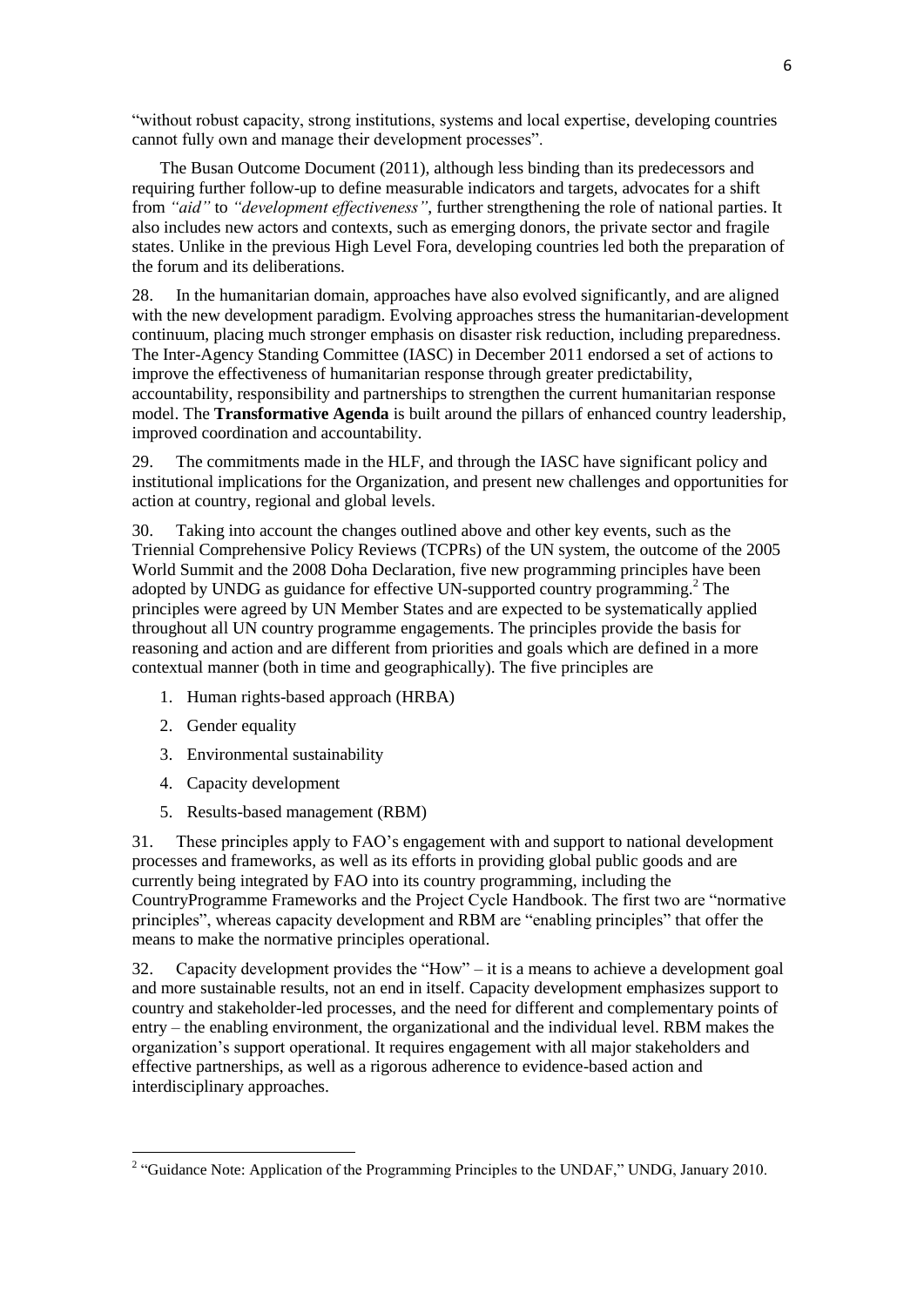33. The commitment to country-led development, interdisciplinarity, coordination and partnerships, capacity development, evidence-based policies, and increased efficiency and effectiveness of multilateral institutions, including FAO, is further stressed by the **Rome Principles**.

## **The Rome Principles for Sustainable Global Food Security**

**Principle 1:** Invest in country-owned plans, aimed at channelling resources to well-designed and results-based programmes and partnerships.

**Principle 2:** Foster strategic coordination at national, regional and global level to improve governance, promote better allocation of resources, avoid duplication of efforts and identify response-gaps.

**Principle 3:** Strive for a comprehensive twin-track approach to food security that consists of: (i) direct action to immediately tackle hunger for the most vulnerable; and (ii) medium and long-term sustainable agricultural, food security, nutrition and rural development programmes to eliminate the root causes of hunger and poverty, including through the progressive realisation of the right to adequate food.

**Principle 4:** Ensure a strong role for the multilateral system by sustained improvements in efficiency, responsiveness, coordination and effectiveness of multilateral institutions.

**Principle 5:** Ensure sustained and substantial commitment by all partners to investment in agriculture and food security and nutrition, with provision of necessary resources in a timely and reliable fashion, aimed at multi-year plans and programmes.

*Source: Declaration of the World Summit on Food Security, Rome, November 2009*

34. The MDG agenda had widespread international support across the entire spectrum of stakeholders, and it highlighted the reality that a large proportion of people in the world were deprived, poor and hungry. Negotiations for the formulation of the **post-2015 development agenda** are in progress and FAO is contributing to the process. The number of countries reaching the middle income groups mean that the scope of MDG1 (poverty and hunger) is no longer ideal for advocating for intensified efforts to reduce hunger, and it is essential that FAO and the like-minded partners ensure appropriate places are found for food and nutrition security and sustainable agriculture are found within the post-2015 agenda. As with many thematic areas within the MDG agenda, in the coming years FAO's work may need to be framed in the context of human rights-based approaches and "equity" in countries, in regions and at the global level. Most importantly, FAO will need to further enhance the linkages between the new development agenda (e.g. climate change, sustainability/environment, resilience and disaster risk management) and the thematic areas in which FAO possesses technical capacities and a sound knowledge base.

## **4.2 FAO's basic organizational attributes**

35. It would seem that the most relevant attributes to be considered when analyzing what FAO should, or could do refer to those that are intrinsic and in combination unique to the Organization and define its basic organizational characteristics.

36. These attributes are:

a) the United Nations specialized agency in food and agriculture, with a comprehensive mandate from its member countries to work globally on all aspects of food and agriculture (including fisheries, forestry and natural resources management), food security and nutrition across the humanitarian-development continuum;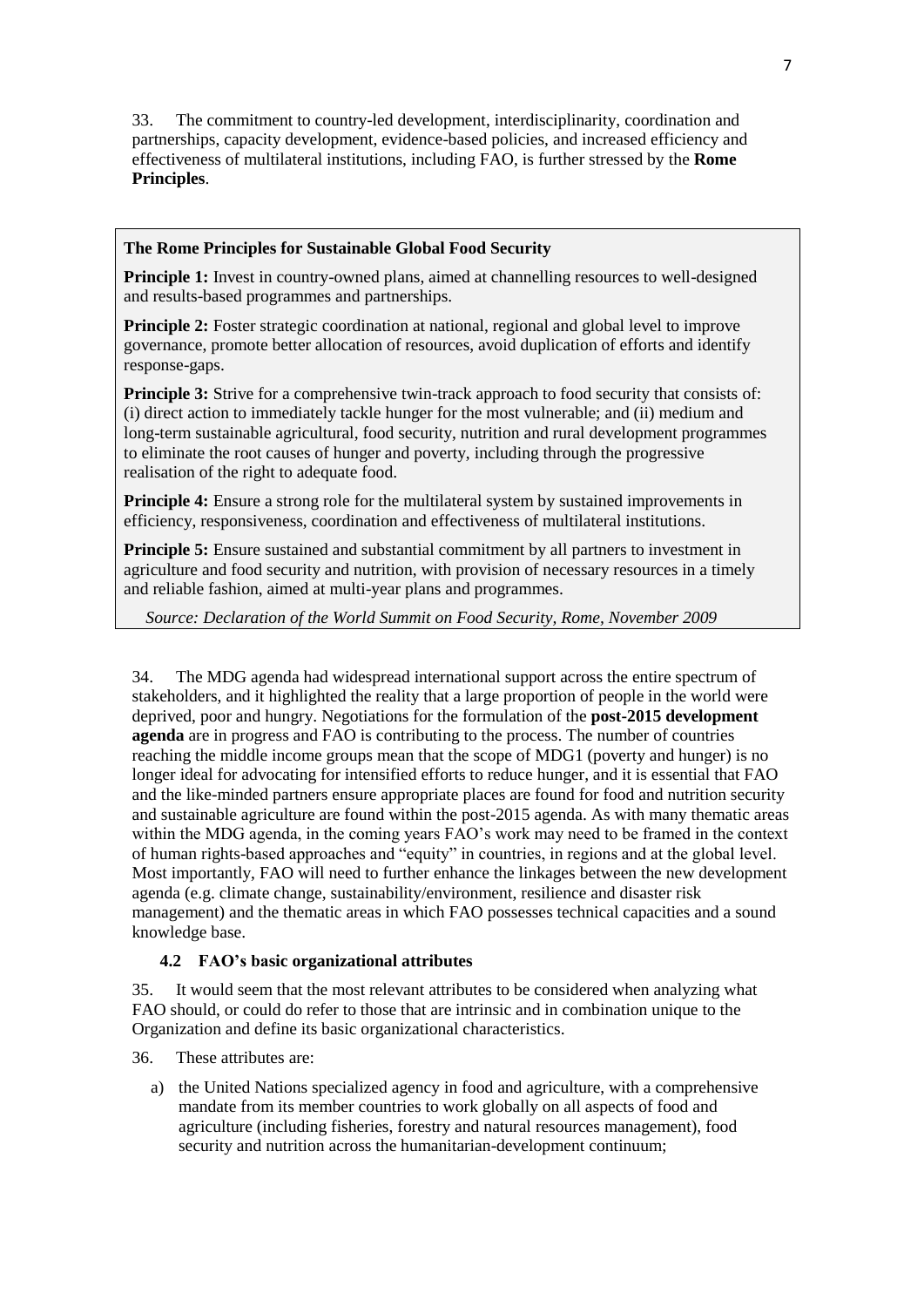- b) intergovernmental status and neutrality and the authority to provide a neutral platform where nations can call on each other for dialogue and knowledge exchange;
- c) the authority to request any Member Nation to submit information relating to the purpose of the Organization;
- d) a Regular Budget derived from assessed contributions that provides a minimum guaranteed amount of resources that can be committed for medium-term programmed priority activities agreed upon by member countries in the governing bodies (knowledge generation), complemented by significant voluntary contributions (increasingly) mobilized in support of FAO's organizational results to leverage FAO knowledge and enhance outreach;
- e) staff with a broad range of expertise across its areas of mandate albeit thinly spread working in an interdisciplinary fashion;
- f) country level presence in most low-income countries, supported by regional and global teams of experts, to respond to demands articulated by countries and regions.

37. These basic attributes and strengths probably led to the IEE observation that "the objective of the Organization it is to insure that within the areas of its mandate countries at all levels of development, particularly the poorest, have access to knowledge, public goods and services they need. This stated objective requires FAO to be a global setter, facilitator, partner and coordinator as well as doer".

38. This reaffirmation is an important definition of FAO's main areas of competence and naturally lead to the analysis of Core Functions.

#### **4.3 Core functions proposed**

39. An analysis of the existing Core Functions in light of the UN principles and FAO's organizational attributes described in the previous sections lead to the following list of Core Functions. They seek to recognize the evolution of the Organization, the evolving economic and institutional environment faced by FAO and its member countries:

- 1. facilitate and support countries in the development and implementation of international agreements, codes of conduct, technical standards and other international instruments through global governance mechanisms and policy dialogue;
- 2. advise and support countries on their active and informed participation in the development of those global and regional international instruments and on developing the policies and institutional capacities necessary for their implementation at national and regional level;
- 3. assemble, analyze, monitor and improve access to data and information in areas related to FAO's mandate, including global and regional trends and perspectives and associated responses by governments and other stakeholders (e.g. policies, legislation and actions);
- 4. facilitate, promote and support better governance and policy dialogue at global, regional and country levels;
- 5. advise and support capacity development at country and regional level, to prepare, implement, monitor and evaluate evidence-based policies, investments and programmes;
- 6. facilitate partnerships for food and nutrition security, agriculture and rural development between governments, development partners, civil society and the private sector;
- 7. advocacy and communication at national, regional and global levels in the areas of FAO's mandate.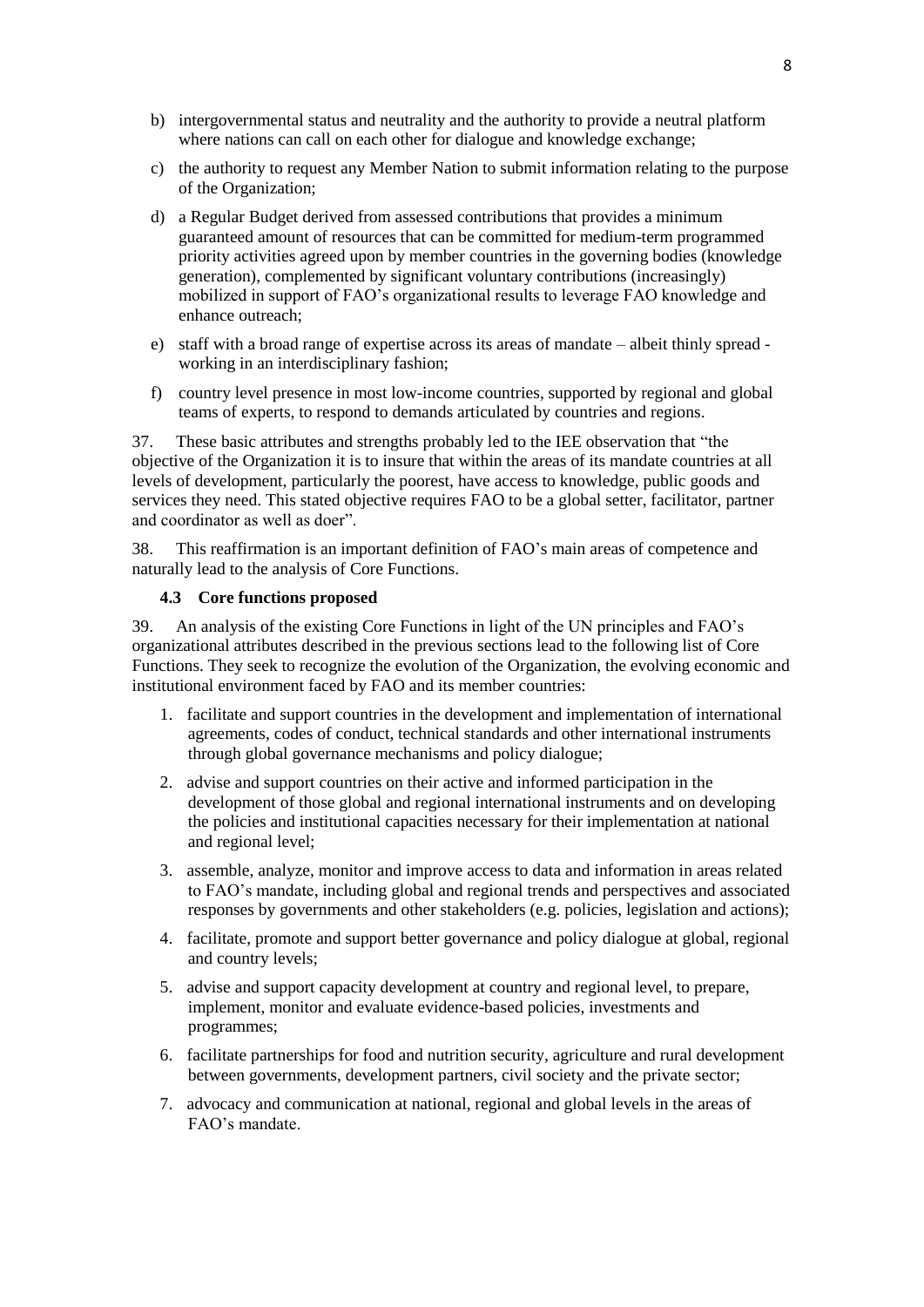## **5. FAO´s Comparative advantages in reference to the seven development challenges identified in the planning process**

40. The Core Functions proposed set the basis for the detailed analysis of FAO's comparative advantages. This section presents an analysis of the concept of comparative advantages and describes the process by which comparative advantages were identified in relation to each one of the main global development challenges that have been identified and described in the Strategic Thinking Process and illustrated in document CL 144/14 "Outline of the Reviewed Strategic Framework".

- 41. Comparative advantages are a relative concept in three dimensions:
	- 1. First it is a special capacity relative to the end mission pursued. A comparative advantage is an advantage only it is relevant to the challenge that needs to be addressed and to what needs to be achieved (i.e. the objectives) to address this challenge.
	- 2. Second, it depends on the set of activities and instruments that FAO is capable to pursue and implement to achieve the selected objectives. This goes two ways:
		- a) *from the activities to comparative advantages and capacities*: activities pursued over time by the Organization can lead to the creation of capacities and comparative advantages; and
		- b) *from comparative advantages and special capacities to activities*: the Organization shall seek to pursue activities in domains where it has a comparative advantage or special capacity to act.
	- 3. Third the notion is relative to other actors' roles and performance to address the same challenge and meet the established objectives, with the same or a different set of tools.

42. The Table presented below shows four columns: a) the challenges: b) what needs to be achieved to contribute to the solution of the challenge: c) FAO's comparative advantages or capacity to act; and d) the potential focus areas for FAO's action in terms of activities, instruments and tools.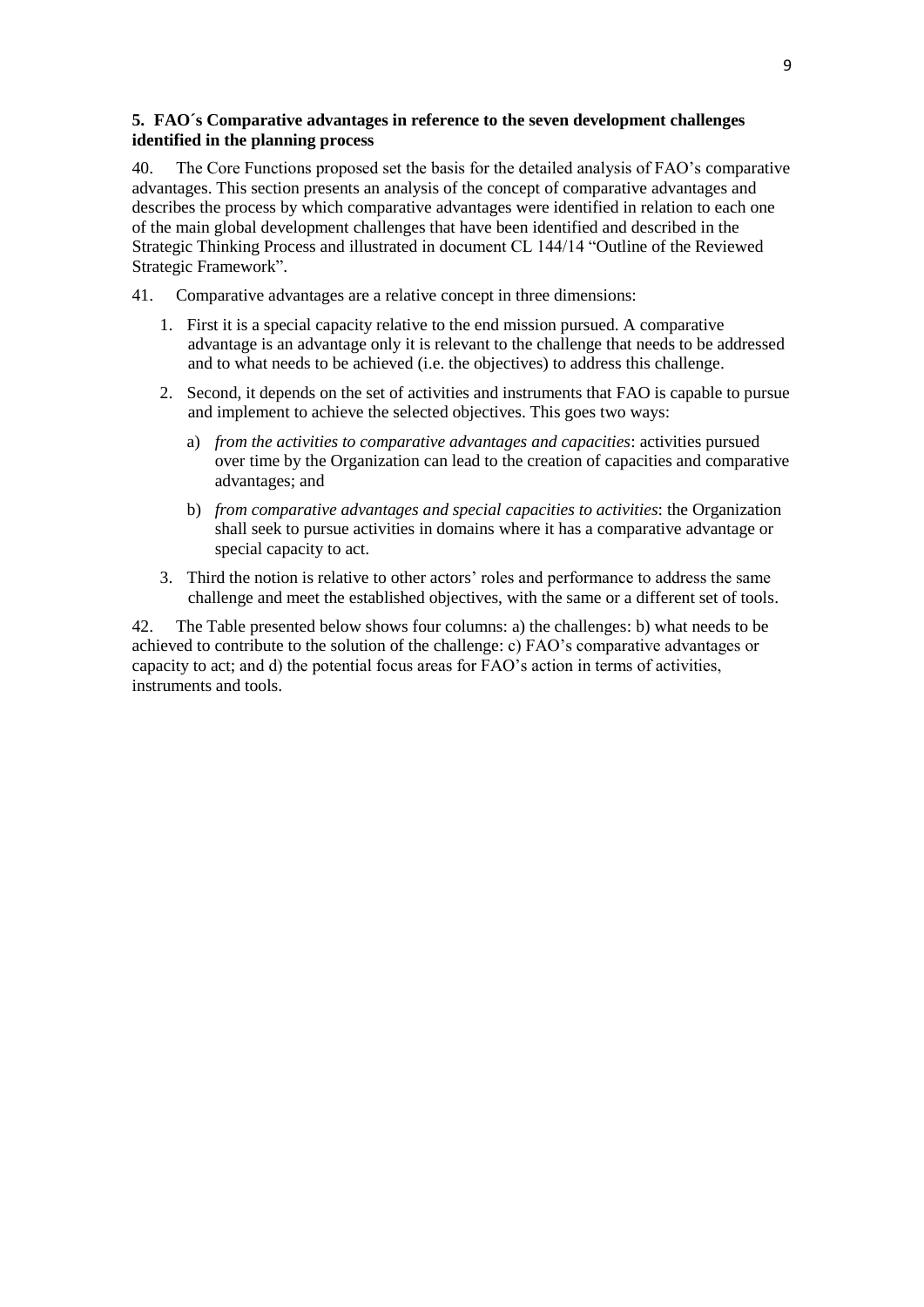| <b>FAO's COMPARATIVE ADVANTAGES IN RELATION TO SELECTED CHALLENGES</b>                                                                                                                                                                                                                                                                                                                                                                                                                                 |                                                                                                                                                                                                                                                                                                                                                                                                                                 |                                                                                                                                                                                                                                                                                                                                                                                                                                                                                                |                                                                                                                                                                                                                                                                                                                                                                                                                                            |
|--------------------------------------------------------------------------------------------------------------------------------------------------------------------------------------------------------------------------------------------------------------------------------------------------------------------------------------------------------------------------------------------------------------------------------------------------------------------------------------------------------|---------------------------------------------------------------------------------------------------------------------------------------------------------------------------------------------------------------------------------------------------------------------------------------------------------------------------------------------------------------------------------------------------------------------------------|------------------------------------------------------------------------------------------------------------------------------------------------------------------------------------------------------------------------------------------------------------------------------------------------------------------------------------------------------------------------------------------------------------------------------------------------------------------------------------------------|--------------------------------------------------------------------------------------------------------------------------------------------------------------------------------------------------------------------------------------------------------------------------------------------------------------------------------------------------------------------------------------------------------------------------------------------|
| Challenge                                                                                                                                                                                                                                                                                                                                                                                                                                                                                              | What needs to be achieved to address the<br>challenge (within FAO's mandate) /<br>qualitative objectives                                                                                                                                                                                                                                                                                                                        | FAO's comparative advantages / strengths<br>/ capacity to act                                                                                                                                                                                                                                                                                                                                                                                                                                  | Areas of focus and concentration<br>for FAO's activities / instruments<br>(informed by the core functions)                                                                                                                                                                                                                                                                                                                                 |
| 1) Increasing the production of<br>agriculture, forestry and fisheries and<br>its contributions to economic growth<br>and development while ensuring<br>sustainable ecosystem management<br>and strategies for adaptation to, and<br>mitigation of climatic change                                                                                                                                                                                                                                     | Agricultural, including fisheries and<br>forestry, contribute more efficiently<br>and effectively to food security, rural<br>livelihoods and overall economic<br>development.<br>Technical and institutional solutions<br>for the sustainable intensification and                                                                                                                                                               | Broad mandate covering all the<br>$\overline{\phantom{a}}$<br>disciplines of food and agriculture,<br>with a globally unique pool of experts<br>in agriculture, crop and livestock<br>production, forestry, fisheries, natural<br>resource management and legal<br>matters.                                                                                                                                                                                                                    | Collect, generate, analyze and<br>a.<br>provide data, information and<br>knowledge for both the production<br>sectors and natural resources (land,<br>water, genetic resources, etc.), with<br>priority to enhance timeliness and<br>quality.                                                                                                                                                                                              |
| The natural resource base and<br>ecosystems service are the foundation of<br>all food and agricultural systems, and<br>their protection is a guiding principal in<br>their use. Meeting environmental<br>challenges, moving to a greener economy<br>and ensuring social and political<br>sustainability of production systems is<br>the main context for attaining an increase<br>in food and non-food agricultural<br>production. Within this framework, the<br>objective is to take advantage of the | diversification of agricultural<br>production and the conservation and<br>use of fisheries, forestry and natural<br>resources (land, water and genetic<br>resources) are developed and<br>implemented at national, regional<br>and global levels.<br>Technical and institutional solutions<br>for climate change adaptation and<br>mitigation are developed and<br>implemented to achieve the<br>sustainable development goals. | The only UN organization mandated<br>$\overline{\phantom{0}}$<br>to collect, analyze, interpret and<br>disseminate information related to<br>food and agriculture.<br>Strong expertise in the collection,<br>$\overline{\phantom{m}}$<br>generation and management of data<br>and statistics, and it houses, maintains<br>and continuously updates historical<br>sectoral databases, with contributions<br>from member countries.<br>Image as a neutral source for<br>$\overline{\phantom{m}}$ | b. Monitor and assess medium and<br>long-term trends and perspectives<br>and publish regular situation and<br>outlook reports, taking account of<br>emerging issues such as climate<br>change, biofuels and need to manage<br>increasing risks.<br>c. Advocacy for an enabling<br>environment of policies, institutions<br>and legislation for ensuring sustained<br>production gains and increased<br>efficiency in the use of factors of |
| potential of the bioeconomy to increase<br>the contributions of agriculture, forestry<br>and fisheries to economic development,<br>while generating income and<br>employment and providing livelihood<br>opportunities for family farms and the<br>more general population in the rural<br>areas. Production systems must meet this<br>challenge through innovations that<br>increase agricultural productivity and                                                                                    | Biodiversity and ecosystem services<br>constitute integral parts of policy<br>decision-making and agricultural<br>development plans and strategies.<br>An enabling environment for the<br>$\overline{a}$<br>sustainable management and use<br>fisheries, forestry, land, water and<br>genetic resources and the protection<br>of ecosystems is created.                                                                         | evidence-based analyses and studies<br>and for producing major thematic<br>publications on sustainable food and<br>agriculture systems, the management<br>and use of fisheries, forestry, land,<br>water and genetic resources, and on<br>emerging issues.<br>Closeness and easy access to<br>$\overline{\phantom{0}}$<br>ministries and departments concerned<br>with agriculture, forestry, fisheries<br>and natural resources, and the                                                      | production.<br>Support the development of country-<br>d.<br>led policies, strategies, programmes<br>and investment options for<br>sustainable production and<br>productivity increases and the<br>responsible use of natural resources.<br>e. Develop and promote policies and<br>strategies for climate change<br>adaptation and mitigation, and                                                                                          |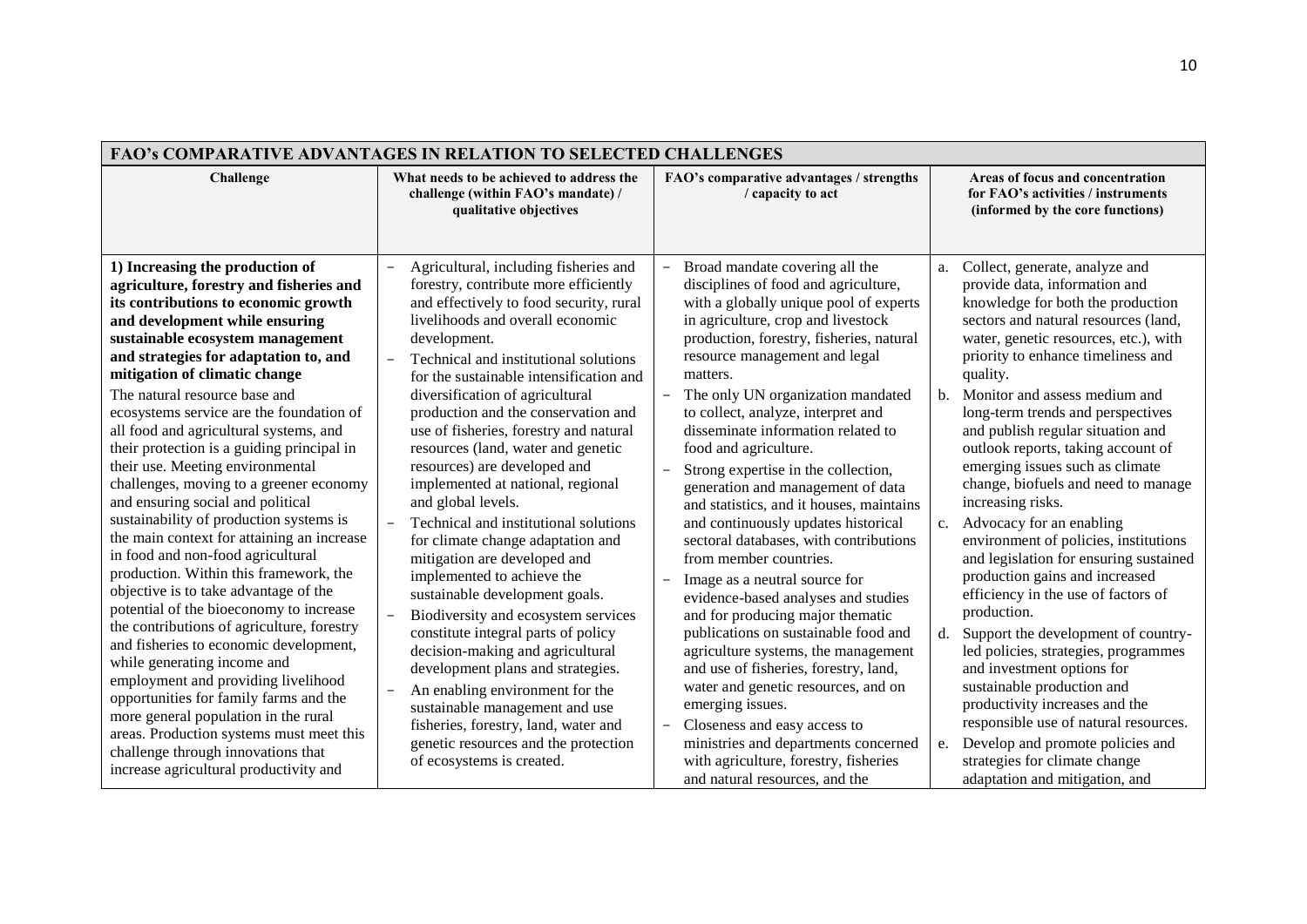| Challenge                                                                                                                                                                                                                                                                                                                                                                                                                                     | What needs to be achieved to address the<br>challenge (within FAO's mandate) /<br>qualitative objectives                                                                                                                                                                                                                                                                                                                                                                                                                                                                                                                                                                                                                                                                                                                                                                                                                                                                                                                                             | FAO's comparative advantages / strengths<br>/ capacity to act                                                                                                                                                                                                                                                                                                                                                                                                                                                                                                                                                                                                                                                                                                                                                                                                                                                                                                                                                                                                                                                                                                                                             | Areas of focus and concentration<br>for FAO's activities / instruments<br>(informed by the core functions)                                                                                                                                                                                                                                                                                                                                                                                                                                                                                                                                                                                                                                                                                                                                                                                                                                                                                                                                                                                                                         |
|-----------------------------------------------------------------------------------------------------------------------------------------------------------------------------------------------------------------------------------------------------------------------------------------------------------------------------------------------------------------------------------------------------------------------------------------------|------------------------------------------------------------------------------------------------------------------------------------------------------------------------------------------------------------------------------------------------------------------------------------------------------------------------------------------------------------------------------------------------------------------------------------------------------------------------------------------------------------------------------------------------------------------------------------------------------------------------------------------------------------------------------------------------------------------------------------------------------------------------------------------------------------------------------------------------------------------------------------------------------------------------------------------------------------------------------------------------------------------------------------------------------|-----------------------------------------------------------------------------------------------------------------------------------------------------------------------------------------------------------------------------------------------------------------------------------------------------------------------------------------------------------------------------------------------------------------------------------------------------------------------------------------------------------------------------------------------------------------------------------------------------------------------------------------------------------------------------------------------------------------------------------------------------------------------------------------------------------------------------------------------------------------------------------------------------------------------------------------------------------------------------------------------------------------------------------------------------------------------------------------------------------------------------------------------------------------------------------------------------------|------------------------------------------------------------------------------------------------------------------------------------------------------------------------------------------------------------------------------------------------------------------------------------------------------------------------------------------------------------------------------------------------------------------------------------------------------------------------------------------------------------------------------------------------------------------------------------------------------------------------------------------------------------------------------------------------------------------------------------------------------------------------------------------------------------------------------------------------------------------------------------------------------------------------------------------------------------------------------------------------------------------------------------------------------------------------------------------------------------------------------------|
| efficiency in a context of a sustainable<br>use of natural resources, reduced<br>contamination and cleaner energy<br>utilization, and increased mitigation of,<br>and adaptation to climatic change, as<br>well as the delivery of environmental<br>services. This will require taking into<br>consideration existing trade-offs and<br>striking the appropriate balances. These<br>balances are country-specific and must<br>be country-led. | Risks of outbreaks of animal and<br>plant pests and diseases are<br>significantly minimized at national,<br>regional and global levels.<br>Post-harvest losses are substantially<br>reduced.<br>Improved transparency and<br>performance of national, regional and<br>international food and agricultural<br>markets.<br>Decisions and policies for guiding<br>action at national, regional and global<br>levels are based on timely and<br>credible data and information and on<br>evidence-based analysis.<br>Timely and reliable data and<br>information are publicly accessible<br>by all clients.<br>Improved and better governance,<br>coherence and accountability for<br>sustainable agricultural development<br>and the conservation and use of<br>natural resources at all levels.<br>Policy and practice for the<br>intensification of agricultural<br>production and the conservation and<br>use of fisheries, forestry, land, water<br>and genetic resources are reinforced<br>by regional and international<br>cooperation and debate. | decision-making sphere.<br>Has established mechanisms that<br>facilitate negotiations among<br>members countries and other<br>stakeholders for building effective<br>frameworks to promote sustainable<br>agriculture and protect biodiversity.<br>Extensive experience in assisting<br>$\overline{\phantom{a}}$<br>countries in developing and<br>implementing sound natural resource<br>management policies, programmes<br>and projects, strengthening capacity,<br>preparing effective legislation and<br>creating national and regional<br>strategies to achieve agricultural and<br>rural development goals.<br>Authority and experience in<br>$\overline{\phantom{m}}$<br>facilitating policy dialogue and<br>consensus-building on policy and<br>technical solutions on the sustainable<br>use of resources for food and<br>agriculture production among<br>Member States through COAG,<br>COFI, COFO and the Regional<br>Conferences.<br>FAO continuously provides technical<br>$\overline{\phantom{0}}$<br>advice and support to the multilateral<br>environmental agreements, including<br>the Convention on Biological<br>Diversity (CBD), UN Framework<br><b>Convention on Climate Change</b> | support countries in implementation.<br>Provide a dynamic forum for<br>f.<br>governments and relevant<br>stakeholders, including civil society<br>and private sectors, to debate policy,<br>share knowledge and experience and<br>agree on solutions.<br>Facilitate and support the<br>g.<br>development of international<br>agreements, codes of conducts, legal<br>frameworks and other instruments for<br>good agricultural, forest and fishery<br>practices and the conservation of<br>natural resources, and strengthen<br>country capacity for their<br>implementation.<br>Support countries to develop<br>h.<br>capacities for formulating policies,<br>strategies, programmes and<br>investment projects leading to<br>sustainable increases in crop and<br>livestock production and<br>productivity, reduction in post-<br>harvest losses and sustainable<br>management and use of forest and<br>fishery resources, including through<br>innovation and new technologies.<br>Establish and facilitate national,<br>regional and global thematic<br>networks and partnerships in the<br>fields of agricultural development |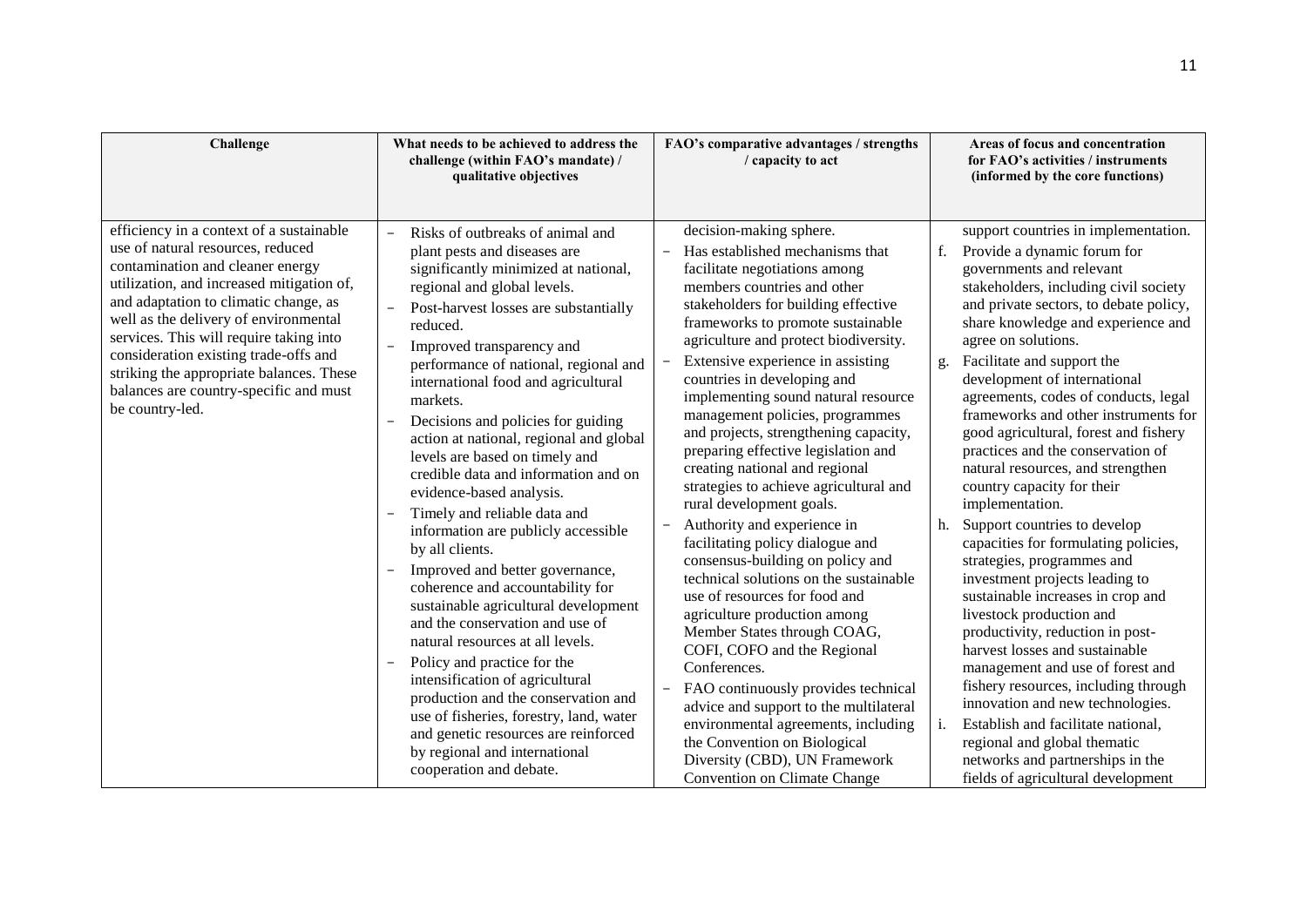| Challenge                                                                                                         | What needs to be achieved to address the<br>challenge (within FAO's mandate) /<br>qualitative objectives                                                                                                                                                                                                                                                                                                                                                                                                                                                                                                                                                                                                                                                                                                                                                                                                                      | FAO's comparative advantages / strengths<br>/ capacity to act                                                                                                                                                                                                                                                                                                                                                                                                                                                                                                                                                                                                                                                                                                                                                                                                                                                                                                                                                                                                                | Areas of focus and concentration<br>for FAO's activities / instruments<br>(informed by the core functions) |
|-------------------------------------------------------------------------------------------------------------------|-------------------------------------------------------------------------------------------------------------------------------------------------------------------------------------------------------------------------------------------------------------------------------------------------------------------------------------------------------------------------------------------------------------------------------------------------------------------------------------------------------------------------------------------------------------------------------------------------------------------------------------------------------------------------------------------------------------------------------------------------------------------------------------------------------------------------------------------------------------------------------------------------------------------------------|------------------------------------------------------------------------------------------------------------------------------------------------------------------------------------------------------------------------------------------------------------------------------------------------------------------------------------------------------------------------------------------------------------------------------------------------------------------------------------------------------------------------------------------------------------------------------------------------------------------------------------------------------------------------------------------------------------------------------------------------------------------------------------------------------------------------------------------------------------------------------------------------------------------------------------------------------------------------------------------------------------------------------------------------------------------------------|------------------------------------------------------------------------------------------------------------|
|                                                                                                                   | Members and other stakeholders<br>have in place regulatory frameworks,<br>guidelines, norms and standards and<br>other legal instruments for food,<br>agriculture, fisheries, forestry, land,<br>water and genetic resources.<br>Appropriate technologies and<br>$\overline{\phantom{a}}$<br>innovations are made available to<br>countries, producers and rural<br>populations.<br>Countries have enabled capacities,<br>both human and institutional, for the<br>intensification and diversification of<br>agricultural production and<br>sustainable management and use of<br>fisheries, forestry, land, water, seed<br>systems and animal genetic<br>resources.<br>Countries are better prepared and<br>have developed capacities for<br>effective response to natural disasters<br>and emergencies and to address<br>environmental challenges affecting<br>food and agriculture, particularly<br>climate change related. | (UNFCCC).<br>FAO hosts the secretariats of the<br><b>International Treaty on Plant Genetic</b><br>Resources for Food and Agriculture,<br><b>International Plant Protection</b><br>Convention (IPPC) and Rotterdam<br>Convention (jointly with UNEP).<br>Expertise and experience in<br>$\qquad \qquad -$<br>promoting and mobilizing investment<br>in agricultural and rural development,<br>including forestry and fisheries, and<br>in assisting member countries to<br>formulate investment programs and<br>implement projects, including in<br>natural resource management.<br>FAO has already developed<br>$-$<br>partnerships and networks in various<br>fields of agriculture and natural<br>resources: FAO Water Platform, the<br>Global Soil Partnership (GSP), the<br><b>Globally Important Agricultural</b><br>Heritage Systems (GIAHS), the<br>World Agriculture Watch, etc.<br>Extensive country and regional<br>$\overline{\phantom{0}}$<br>presence with technical and<br>operational capacities to support<br>emergency preparedness and timely<br>response. | and the sustainable management and<br>use of terrestrial and marine<br>resources.                          |
| 2) Eradicating food insecurity,<br>nutrient deficiencies and unsafe food<br>in the face of increasing food prices | Greater awareness and sustained<br>political commitment to keep food<br>security and nutrition high on the                                                                                                                                                                                                                                                                                                                                                                                                                                                                                                                                                                                                                                                                                                                                                                                                                    | The only UN organization mandated<br>$\overline{\phantom{0}}$<br>to collect, analyze, interpret and<br>disseminate information related to                                                                                                                                                                                                                                                                                                                                                                                                                                                                                                                                                                                                                                                                                                                                                                                                                                                                                                                                    | a. Provide evidence-based analyses<br>promoting greater awareness and<br>better understanding of the root  |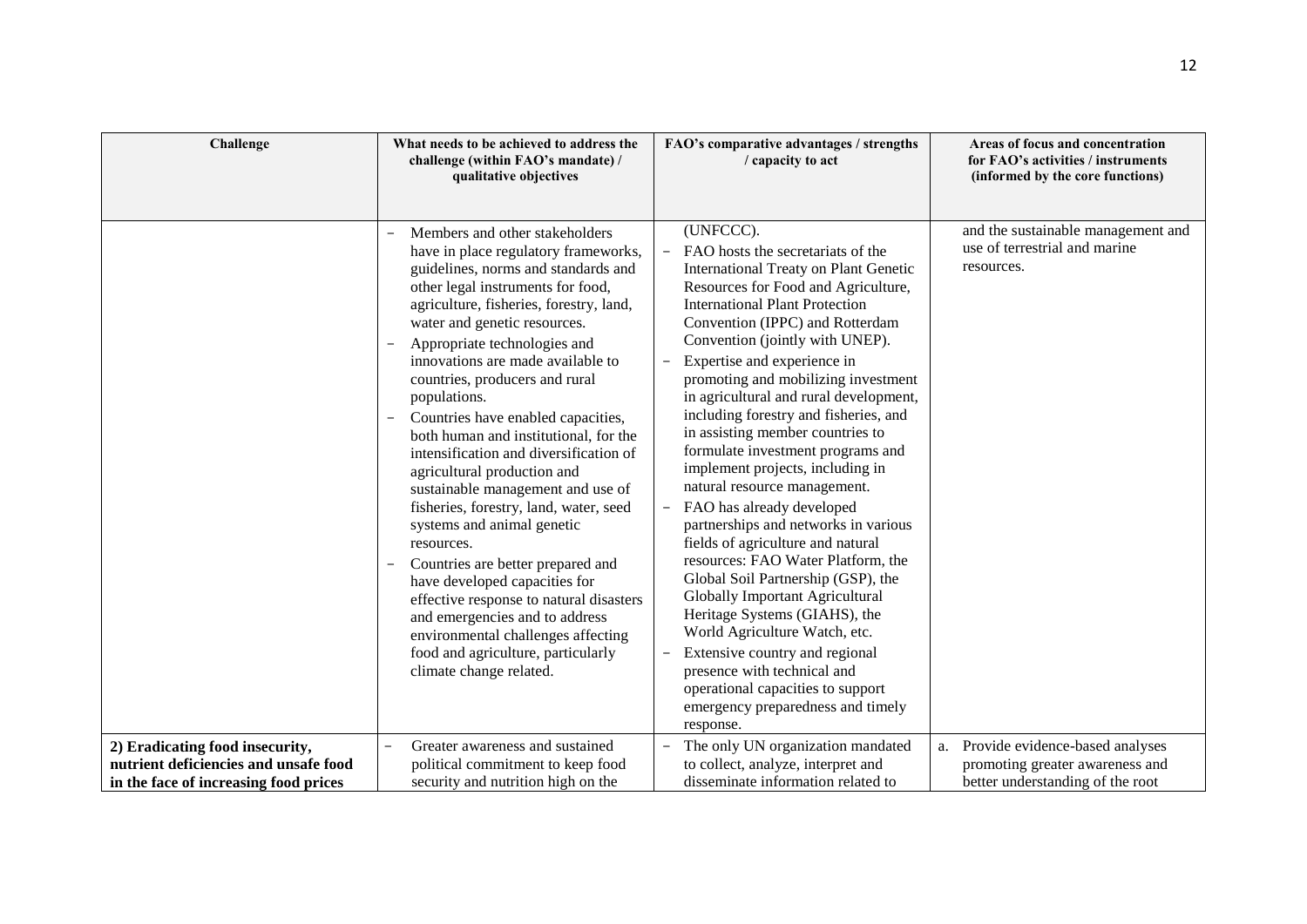| Challenge                                                                                                                                                                                                                                                                                                                                                                                                                                                                                                                                                                                                                                                                                                                                                                                                                                                                                                                                                                                                                                                                                                                                                                                                                                                                                                                                                      | What needs to be achieved to address the<br>challenge (within FAO's mandate) /<br>qualitative objectives                                                                                                                                                                                                                                                                                                                                                                                                                                                                                                                                                                                                                                                                                                                                                                                                                                                                                                                                        | FAO's comparative advantages / strengths<br>/ capacity to act                                                                                                                                                                                                                                                                                                                                                                                                                                                                                                                                                                                                                                                                                                                                                                                                                                                                                                                                                                                                                                                                                                                               | Areas of focus and concentration<br>for FAO's activities / instruments<br>(informed by the core functions)                                                                                                                                                                                                                                                                                                                                                                                                                                                                                                                                                                                                                                                                                                                                                                                                                                                                                                                                                                                        |
|----------------------------------------------------------------------------------------------------------------------------------------------------------------------------------------------------------------------------------------------------------------------------------------------------------------------------------------------------------------------------------------------------------------------------------------------------------------------------------------------------------------------------------------------------------------------------------------------------------------------------------------------------------------------------------------------------------------------------------------------------------------------------------------------------------------------------------------------------------------------------------------------------------------------------------------------------------------------------------------------------------------------------------------------------------------------------------------------------------------------------------------------------------------------------------------------------------------------------------------------------------------------------------------------------------------------------------------------------------------|-------------------------------------------------------------------------------------------------------------------------------------------------------------------------------------------------------------------------------------------------------------------------------------------------------------------------------------------------------------------------------------------------------------------------------------------------------------------------------------------------------------------------------------------------------------------------------------------------------------------------------------------------------------------------------------------------------------------------------------------------------------------------------------------------------------------------------------------------------------------------------------------------------------------------------------------------------------------------------------------------------------------------------------------------|---------------------------------------------------------------------------------------------------------------------------------------------------------------------------------------------------------------------------------------------------------------------------------------------------------------------------------------------------------------------------------------------------------------------------------------------------------------------------------------------------------------------------------------------------------------------------------------------------------------------------------------------------------------------------------------------------------------------------------------------------------------------------------------------------------------------------------------------------------------------------------------------------------------------------------------------------------------------------------------------------------------------------------------------------------------------------------------------------------------------------------------------------------------------------------------------|---------------------------------------------------------------------------------------------------------------------------------------------------------------------------------------------------------------------------------------------------------------------------------------------------------------------------------------------------------------------------------------------------------------------------------------------------------------------------------------------------------------------------------------------------------------------------------------------------------------------------------------------------------------------------------------------------------------------------------------------------------------------------------------------------------------------------------------------------------------------------------------------------------------------------------------------------------------------------------------------------------------------------------------------------------------------------------------------------|
| and high price volatility<br>The right to adequate food is an<br>$\overline{\phantom{a}}$<br>increasingly accepted value that has led<br>to new concerns on food insecurity and<br>commitments to eradicate hunger, as well<br>as under nutrition at national and<br>international levels - especially in women<br>and children. For these purposes<br>appropriate strategies, policies and<br>programmes for improving food and<br>nutritional security, in rural and urban<br>populations, must be implemented at the<br>national, regional and global levels with<br>the clear objective of eradication in a<br>reasonable period of time. These policies<br>need to balance the short- and long-term<br>needs and constraints. They must also<br>balance the interest of agricultural<br>production, and especially the small<br>farmers, with the interest and needs of<br>poor consumers. They should include<br>local supply of agriculture, aquaculture,<br>non-wood forest products and livestock<br>production, especially in family-operated<br>activities, in order to improve<br>accessibility, commercial policies that<br>integrate and balance local production<br>and imports, and social programmes that<br>contribute to improve the access to food.<br>A guiding principle for these policies<br>should be that what is done in the short- | policy agenda.<br>Improved governance and strategic<br>prioritization for hunger eradication<br>in national, regional and international<br>development programmes, with<br>metrics for monitoring of action and<br>progress.<br>Methods and tools for data and<br>statistics on hunger and malnutrition,<br>including global hunger indicators,<br>are improved.<br>Data, statistics, information and<br>analysis on food insecurity and<br>malnutrition respond to users' needs<br>and emerging issues, and public<br>access to the products enhanced.<br>Strengthened M&E systems, with<br>metrics for assessing progress in the<br>implementation of decisions and<br>commitments.<br>A twin-track approach is adopted by<br>Members and other stakeholders in<br>food and nutrition security policies<br>and programmes, addressing both<br>immediate and longer-term needs.<br>Sustainable increases in food<br>production and productivity realized,<br>with smallholders, and particularly<br>women farmers, at the centre of<br>action. | food and agriculture.<br>FAO is the recognized custodian for<br>$\overline{\phantom{0}}$<br>food insecurity indicators related to<br>MDG-1, with a globally heard voice<br>including through the publication of<br>SOFI.<br>$\equiv$<br>FAO is global leader in the<br>collection, analysis and provision of<br>data and information on food<br>commodity supply and demand<br>balances and on price developments<br>at global, regional and national levels,<br>with direct interface with national<br>authorities for obtaining data.<br>FAO has extensive expertise and<br>$-$<br>experience in food and nutrition<br>security information and early<br>warning systems, primarily through<br>the Global Information and Early<br>Warning System (GIEWS), the<br><b>Emergency Prevention System for</b><br>Transboundary Animal and Plant<br>Pests and Diseases (EMPRES) and<br>the Fishery Resources Monitoring<br>System (FIRMS).<br>FAO has renowned expertise in crop<br>$\overline{\phantom{0}}$<br>prospects and food security<br>assessment and vulnerability analysis,<br>in particular through GIEWS.<br>FAO has extensive expertise and<br>experience in methods and tools for | causes of hunger & malnutrition, and<br>linkages with the rest of the<br>economy, including through main<br>flagship publications (e.g. SOCO,<br>SOFA, SOFI).<br>b. Promote, and support Members in,<br>the implementation of the Right to<br>Food Guidelines as part of national<br>legislation.<br>Support countries to formulate and<br>c.<br>adopt policies and programmes to<br>eradicate hunger and attain food<br>security at the household and<br>national levels.<br>d. Assist countries in developing policy<br>and effective marketing systems<br>supportive of smallholders'<br>integration into markets.<br>e. Develop more accurate food<br>insecurity and malnutrition indicators<br>and continue to collect, generate,<br>analyze and disseminate relevant data<br>and information (food security and<br>nutrition information systems).<br>f.<br>Develop and promote M&E systems<br>for better accountability in hunger<br>eradication action, and support<br>countries in their implementation.<br>Collect, interpret, analyze and<br>g.<br>disseminate data and information on |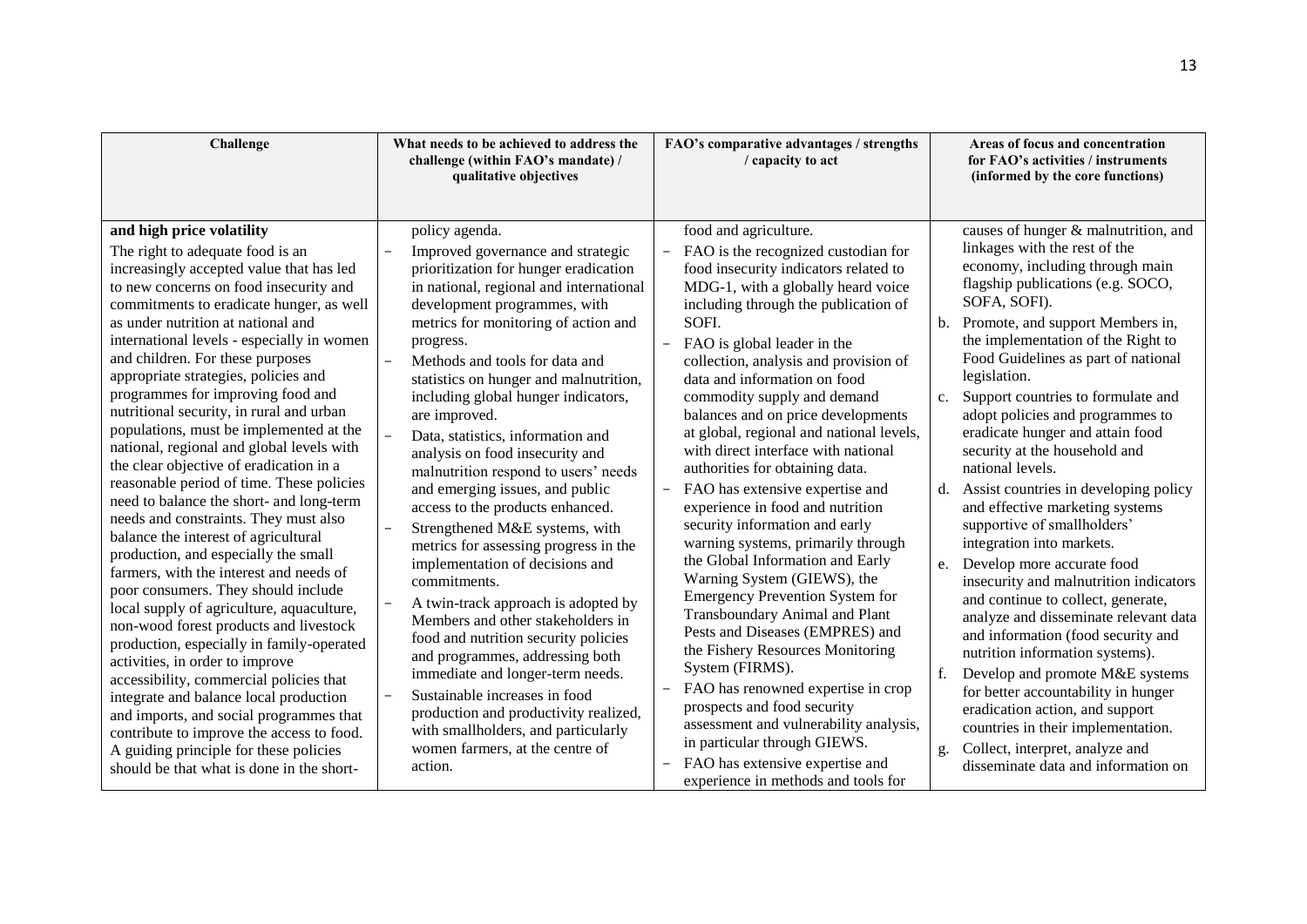| Challenge                                                                                                                                                                                                                                                                                                                                                                                                                                        | What needs to be achieved to address the<br>challenge (within FAO's mandate) /<br>qualitative objectives                                                                                                                                                                                                                                                                                                                                                                                                                                                                                                                                                                                                                                                                                                                                                                                                                                                                                                                                                                                                          | FAO's comparative advantages / strengths<br>/ capacity to act                                                                                                                                                                                                                                                                                                                                                                                                                                                                                                                                                                                                                                                                                                                                                                                                                                                                                                                                                                                                                                                                                                                                                                                                     | Areas of focus and concentration<br>for FAO's activities / instruments<br>(informed by the core functions)                                                                                                                                                                                                                                                                                                                                                                                                                                                                                                                                                                                                                                                                                                                                                                                                                                                                                                                                                                                    |
|--------------------------------------------------------------------------------------------------------------------------------------------------------------------------------------------------------------------------------------------------------------------------------------------------------------------------------------------------------------------------------------------------------------------------------------------------|-------------------------------------------------------------------------------------------------------------------------------------------------------------------------------------------------------------------------------------------------------------------------------------------------------------------------------------------------------------------------------------------------------------------------------------------------------------------------------------------------------------------------------------------------------------------------------------------------------------------------------------------------------------------------------------------------------------------------------------------------------------------------------------------------------------------------------------------------------------------------------------------------------------------------------------------------------------------------------------------------------------------------------------------------------------------------------------------------------------------|-------------------------------------------------------------------------------------------------------------------------------------------------------------------------------------------------------------------------------------------------------------------------------------------------------------------------------------------------------------------------------------------------------------------------------------------------------------------------------------------------------------------------------------------------------------------------------------------------------------------------------------------------------------------------------------------------------------------------------------------------------------------------------------------------------------------------------------------------------------------------------------------------------------------------------------------------------------------------------------------------------------------------------------------------------------------------------------------------------------------------------------------------------------------------------------------------------------------------------------------------------------------|-----------------------------------------------------------------------------------------------------------------------------------------------------------------------------------------------------------------------------------------------------------------------------------------------------------------------------------------------------------------------------------------------------------------------------------------------------------------------------------------------------------------------------------------------------------------------------------------------------------------------------------------------------------------------------------------------------------------------------------------------------------------------------------------------------------------------------------------------------------------------------------------------------------------------------------------------------------------------------------------------------------------------------------------------------------------------------------------------|
| term to address vulnerabilities, does not<br>undermine long-term objectives of food<br>production. Nutritional security and<br>quality, including protein and<br>micronutrient components, need to be<br>integrated. Furthermore a reduction of<br>the significant food losses that occur in<br>the industrial and commercial stages of<br>the overall process could make a<br>substantial contribution to national and<br>global food security. | Attain increased price stability and<br>more transparent and better<br>functioning food and agricultural<br>commodity markets.<br>Food losses in post-harvest,<br>industrial, commercial and<br>consumption stages of the food chain<br>are substantially reduced.<br>Effective programmes established by<br>countries to promote food safety and<br>product quality at all stages of the<br>food chain, in conformity with<br>international standards and norms.<br>Establish an open, accountable, rules-<br>based and fair international trading<br>system that is considerate of food<br>security goals, with minimized<br>distorting policies and favorable<br>market access for products<br>originating in developing countries.<br>Member countries and other<br>stakeholders have strengthened<br>capacity to formulate, implement and<br>monitor policies and programmes<br>tackling the structural causes of food<br>insecurity and malnutrition.<br>National and regional institutions<br>have proper capacity to collect,<br>analyze and access data and statistics<br>and maintain databases on food | food insecurity and malnutrition data<br>and statistics, with access to a large<br>pool of external experts.<br>FAO hosts the Secretariat of the<br><b>Agricultural Market Information</b><br>System (AMIS) involving nine<br>international organizations working<br>to improve the collection, analysis<br>and dissemination of information<br>regarding food markets and the<br>outlook for major producing and<br>trading countries.<br>FAO hosts the Secretariat of the<br>$\overline{\phantom{a}}$<br>Committee on World Food Security<br>(CFS) and the serves the Committee<br>on Commodity Problems (CCP).<br>Expertise and experience in assisting<br>$\overline{\phantom{a}}$<br>countries and regional organizations<br>in the formulation and<br>implementation of food security<br>policies, strategies and programmes;<br>in the preparation of investment<br>projects; and in raising funding.<br>FAO generates a wide set of products<br>$\overline{\phantom{a}}$<br>and services covering all aspects of<br>food security and taking into account<br>both emergency and longer-term<br>development needs.<br>Expertise and experienced staff in<br>$\overline{\phantom{m}}$<br>capacity development, with in-depth<br>understanding of policy and | food and agricultural markets, and<br>improve timeliness and quality of the<br>data.<br>h. Assist countries to set up relevant<br>databases and food security<br>information systems and strengthen<br>capacity in data collection, trends<br>monitoring and assessment, and<br>vulnerability analysis.<br>Assess the effectiveness and<br>$\mathbf{i}$ .<br>constraints of different instruments<br>and mechanisms for addressing food<br>insecurity, including the<br>establishment of food reserves, and<br>support implementation at national<br>and regional levels.<br>Support countries in the formulation<br>and implementation of policies,<br>strategies and programmes in food<br>safety and quality control and in<br>developing capacity in these areas.<br>k. Develop and support countries to<br>adopt risk management tools and<br>instruments, including for price<br>spikes, with due consideration of<br>smallholders and women farmers.<br>Support countries to develop<br>programmes and adopt improved<br>techniques and technologies to<br>reduce post-harvest losses. |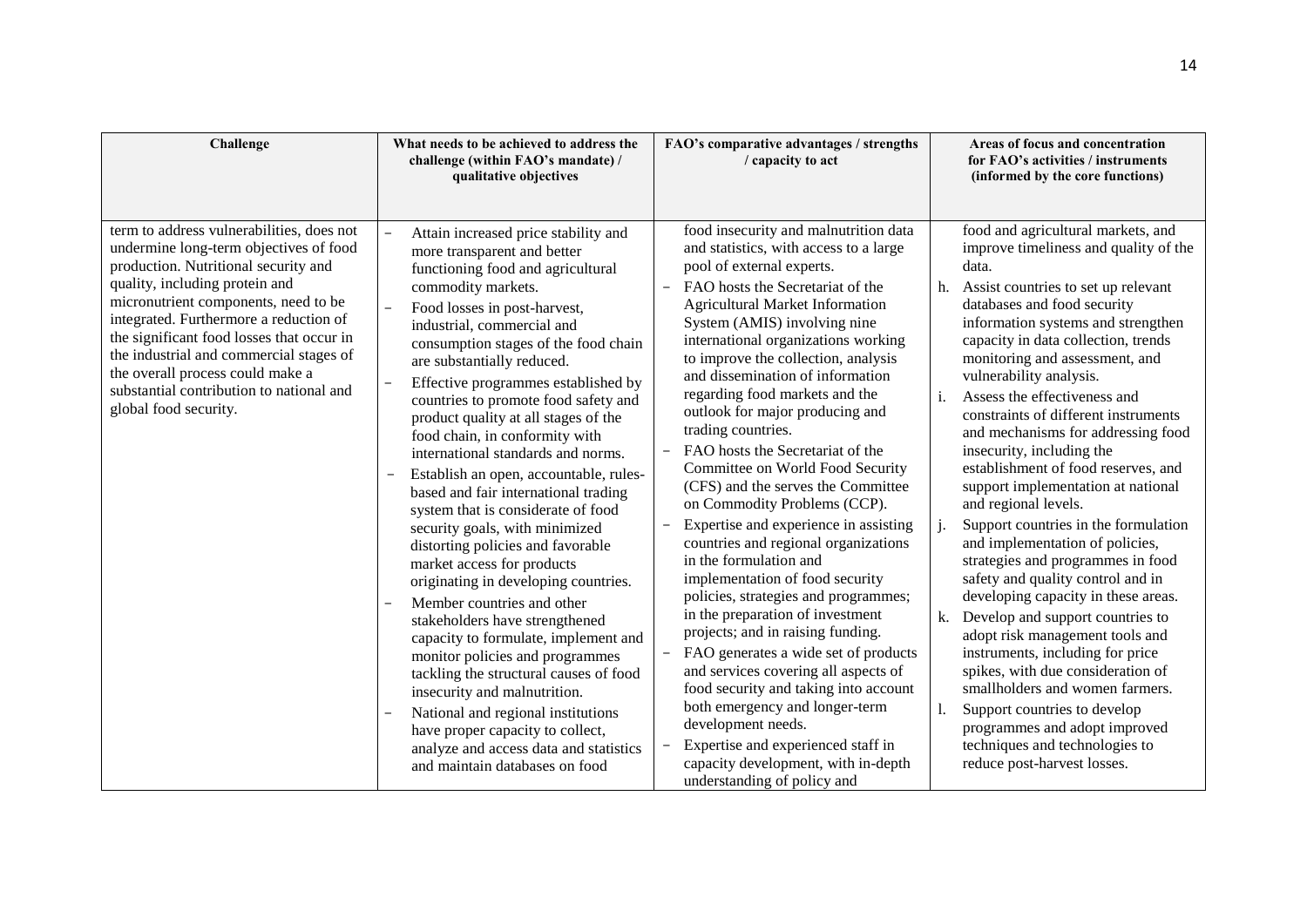| Challenge                                                                                                                                                                                                                                                                                                                                                                                                                                                                                                                                                     | What needs to be achieved to address the<br>challenge (within FAO's mandate) /<br>qualitative objectives                                                                                                                                                                                                                                                                                                                                                                                         | FAO's comparative advantages / strengths<br>/ capacity to act                                                                                                                                                                                                                                                                                                                                                                                                                                                                                | Areas of focus and concentration<br>for FAO's activities / instruments<br>(informed by the core functions)                                                                                                                                                                                                                                                                                                                                                                                                                                  |
|---------------------------------------------------------------------------------------------------------------------------------------------------------------------------------------------------------------------------------------------------------------------------------------------------------------------------------------------------------------------------------------------------------------------------------------------------------------------------------------------------------------------------------------------------------------|--------------------------------------------------------------------------------------------------------------------------------------------------------------------------------------------------------------------------------------------------------------------------------------------------------------------------------------------------------------------------------------------------------------------------------------------------------------------------------------------------|----------------------------------------------------------------------------------------------------------------------------------------------------------------------------------------------------------------------------------------------------------------------------------------------------------------------------------------------------------------------------------------------------------------------------------------------------------------------------------------------------------------------------------------------|---------------------------------------------------------------------------------------------------------------------------------------------------------------------------------------------------------------------------------------------------------------------------------------------------------------------------------------------------------------------------------------------------------------------------------------------------------------------------------------------------------------------------------------------|
|                                                                                                                                                                                                                                                                                                                                                                                                                                                                                                                                                               | insecurity and malnutrition.<br>A global food security information<br>network, including all relevant<br>actors, is established and operational.                                                                                                                                                                                                                                                                                                                                                 | institutional needs in relation to food<br>and nutrition security and first-hand<br>contacts with countries and regional<br>bodies and institutions.                                                                                                                                                                                                                                                                                                                                                                                         | m. Provide a multi-stakeholder forum<br>for debate and agreement on policy<br>and technical solutions for<br>eradicating hunger, combating<br>malnutrition, improving the quality<br>and safety of food and tackling the<br>issue of higher and increasingly<br>volatile food prices.                                                                                                                                                                                                                                                       |
|                                                                                                                                                                                                                                                                                                                                                                                                                                                                                                                                                               |                                                                                                                                                                                                                                                                                                                                                                                                                                                                                                  |                                                                                                                                                                                                                                                                                                                                                                                                                                                                                                                                              | Support and facilitate the<br>n.<br>development of new and revised<br>international standards and norms for<br>food safety and quality.                                                                                                                                                                                                                                                                                                                                                                                                     |
|                                                                                                                                                                                                                                                                                                                                                                                                                                                                                                                                                               |                                                                                                                                                                                                                                                                                                                                                                                                                                                                                                  |                                                                                                                                                                                                                                                                                                                                                                                                                                                                                                                                              | Coordinate the establishment of a<br>$\Omega$ .<br>global food security information<br>network (WFP, IFPRI).                                                                                                                                                                                                                                                                                                                                                                                                                                |
| 3) Rationalizing food consumption and<br>nutrition<br>Global demand growth and its impact on<br>environment and on prices, widespread<br>inadequate eating habits and related<br>nutritional imbalances and health<br>problems call for major changes to<br>establish more sustainable and healthy<br>diets. Meeting this challenge implies the<br>modification of consumption patterns<br>and habits including reducing food<br>waste. It will require a range of actions<br>including behavioural and/or cultural<br>changes, the reinstatement of the true | Nutrition for food security is<br>integrated into agricultural policies<br>and programmes and in poverty<br>reduction and development<br>strategies, including dietary<br>diversification and nutrition<br>improvement.<br>Gender-sensitive nutrition education<br>and information are strengthened.<br>National strategies and programmes<br>in support of food safety and quality,<br>at all stages of the food chain in<br>accordance with international<br>recommendations, good practice or | Authority and status as an<br>$\qquad \qquad -$<br>intergovernmental organization with<br>a global outreach and a wide mandate<br>covering food system management,<br>food chains and nutrition.<br>Trust of Member Nations, and<br>$\qquad \qquad -$<br>particularly of Agriculture Ministries<br>in developing countries.<br>Neutral forum for policy dialogue,<br>exchange of knowledge, and<br>convergence on solutions for matters<br>related to diets, food consumption<br>and nutrition, without commercial or<br>political interest. | Support countries to develop<br>a.<br>programmes and adopt improved<br>techniques and technologies to<br>reduce post-harvest losses.<br>Monitor and assess medium and<br>b.<br>long-term trends and perspectives in<br>consumption (crops, livestock,<br>forestry, fisheries) and their potential<br>impacts on the natural resource base<br>(land, water, genetic resources)<br>taking account of emerging issues<br>(e.g. climate change, biofuels).<br>Develop methodologies to assess the<br>c.<br>impact of diets on natural resources |
| value of food (nutritionally, symbolically<br>and economically) and the integration of                                                                                                                                                                                                                                                                                                                                                                                                                                                                        | norms are designed and                                                                                                                                                                                                                                                                                                                                                                                                                                                                           | Ability to take a global view of<br>$\overline{\phantom{0}}$                                                                                                                                                                                                                                                                                                                                                                                                                                                                                 | and the environment.                                                                                                                                                                                                                                                                                                                                                                                                                                                                                                                        |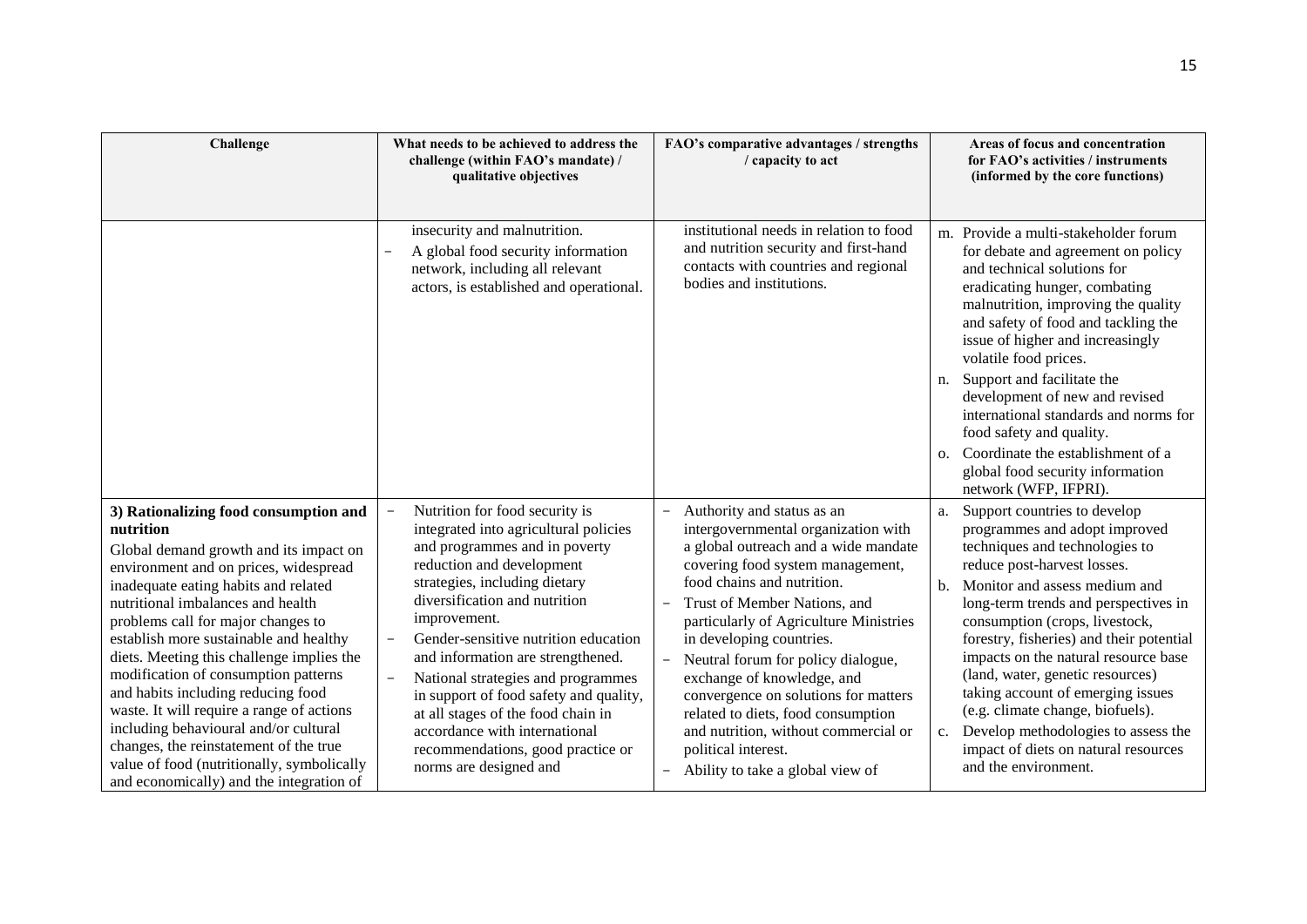| Challenge                                                                                                                                                                                                                                                                                                                                                                                                                                                                                                                                                                                                                                                                                                 | What needs to be achieved to address the<br>challenge (within FAO's mandate) /<br>qualitative objectives                                                                                                                                                                                                                                                                                                                                                                                                                                                                                                | FAO's comparative advantages / strengths<br>/ capacity to act                                                                                                                                                                                                                                                                                                                                                                                                                                                                                                                                                                                                                                                                                                                                                                                                                                                                                                                                                                                                                                                                             | Areas of focus and concentration<br>for FAO's activities / instruments<br>(informed by the core functions)                                                                                                                                                                                                                                                                                                                                                                                                                                                                                                                                                                                                                                                                                                                                                                                                                                                                                                                                                    |
|-----------------------------------------------------------------------------------------------------------------------------------------------------------------------------------------------------------------------------------------------------------------------------------------------------------------------------------------------------------------------------------------------------------------------------------------------------------------------------------------------------------------------------------------------------------------------------------------------------------------------------------------------------------------------------------------------------------|---------------------------------------------------------------------------------------------------------------------------------------------------------------------------------------------------------------------------------------------------------------------------------------------------------------------------------------------------------------------------------------------------------------------------------------------------------------------------------------------------------------------------------------------------------------------------------------------------------|-------------------------------------------------------------------------------------------------------------------------------------------------------------------------------------------------------------------------------------------------------------------------------------------------------------------------------------------------------------------------------------------------------------------------------------------------------------------------------------------------------------------------------------------------------------------------------------------------------------------------------------------------------------------------------------------------------------------------------------------------------------------------------------------------------------------------------------------------------------------------------------------------------------------------------------------------------------------------------------------------------------------------------------------------------------------------------------------------------------------------------------------|---------------------------------------------------------------------------------------------------------------------------------------------------------------------------------------------------------------------------------------------------------------------------------------------------------------------------------------------------------------------------------------------------------------------------------------------------------------------------------------------------------------------------------------------------------------------------------------------------------------------------------------------------------------------------------------------------------------------------------------------------------------------------------------------------------------------------------------------------------------------------------------------------------------------------------------------------------------------------------------------------------------------------------------------------------------|
| nutrition as a core concern of every<br>policy directed to food systems.<br>Gender-sensitive education and<br>information needs to be strengthened and<br>show the links between meal preparation,<br>nutrition and health. In turn, the concept<br>of nutrition has to be better integrated<br>into agricultural policies and programs.<br>Leverage points in supply chains need to<br>be identified in order to influence the<br>choices of consumers and of the main<br>actors of the complete food chain,<br>including public sector authorities. The<br>inter-relation between education, health<br>and agriculture needs to be further<br>developed and internalized in policies<br>and programmes. | implemented.<br>Member countries and other<br>$\overline{\phantom{0}}$<br>stakeholders can generate, manage,<br>analyze and access data and statistics<br>on nutrition.<br>Impact of diets on environment and<br>$\overline{a}$<br>on prices is better assessed.<br>National, regional, and global<br>$\overline{\phantom{a}}$<br>partnerships are established to<br>promote rational consumption,<br>sustainable production and waste<br>reduction.<br>Policies and tools are developed to<br>$\overline{a}$<br>reinstate the true value of food<br>(nutritionally, symbolically and<br>economically). | problems and take a leadership role in<br>global agenda setting.<br>Global networking capacity with<br>$\qquad \qquad -$<br>convening power to facilitate policy<br>dialogue, negotiation of agreements<br>and decision-making among<br>Members and between governments<br>and other stakeholders.<br>Global knowledge, institutional<br>memory and expertise accumulated<br>over 60 years across in food<br>consumption, diets, food systems and<br>nutrition, including developing<br>guidelines, norms and standards in<br>nutrition, food quality and food safety<br>(Codex Secretariat and related<br>technical work).<br>Comprehensive databases and<br>information systems on food<br>consumption and nutrition, with<br>continuity in data collection,<br>generation, monitoring and<br>assessment and provision of<br>information and knowledge.<br>Expertise and experience in<br>$\qquad \qquad -$<br>knowledge sharing and management<br>globally, and adaptation and<br>application at country level.<br>Comprehensive regional presence and<br>wide country presence particularly in<br>poor countries, with continuous and | d. Provide information, advocacy and<br>evidence-based policy guidance and<br>advice on sustainable consumption<br>and production strategies.<br>Provide a dynamic forum for<br>e.<br>governments and other stakeholders<br>to debate policy and agree on<br>solutions for sustainable<br>consumption and production.<br>Support the establishment of<br>f.<br>national, regional and global<br>networks and partnerships around<br>sustainable consumption.<br>Provide advice and guidance on good<br>g.<br>practices for establishing an enabling<br>environment for broad multi-<br>stakeholder participation in<br>sustainable food consumption and<br>waste reduction program design and<br>implementation.<br>Facilitate regional collaboration on<br>h.<br>sustainable consumption and<br>production of food.<br>Provision of technical advice and<br>assistance on nutrient reference<br>values, food labeling, food<br>composition, nutrient requirements<br>and health claims.<br>Develop organizational and<br>individual capacities to design and |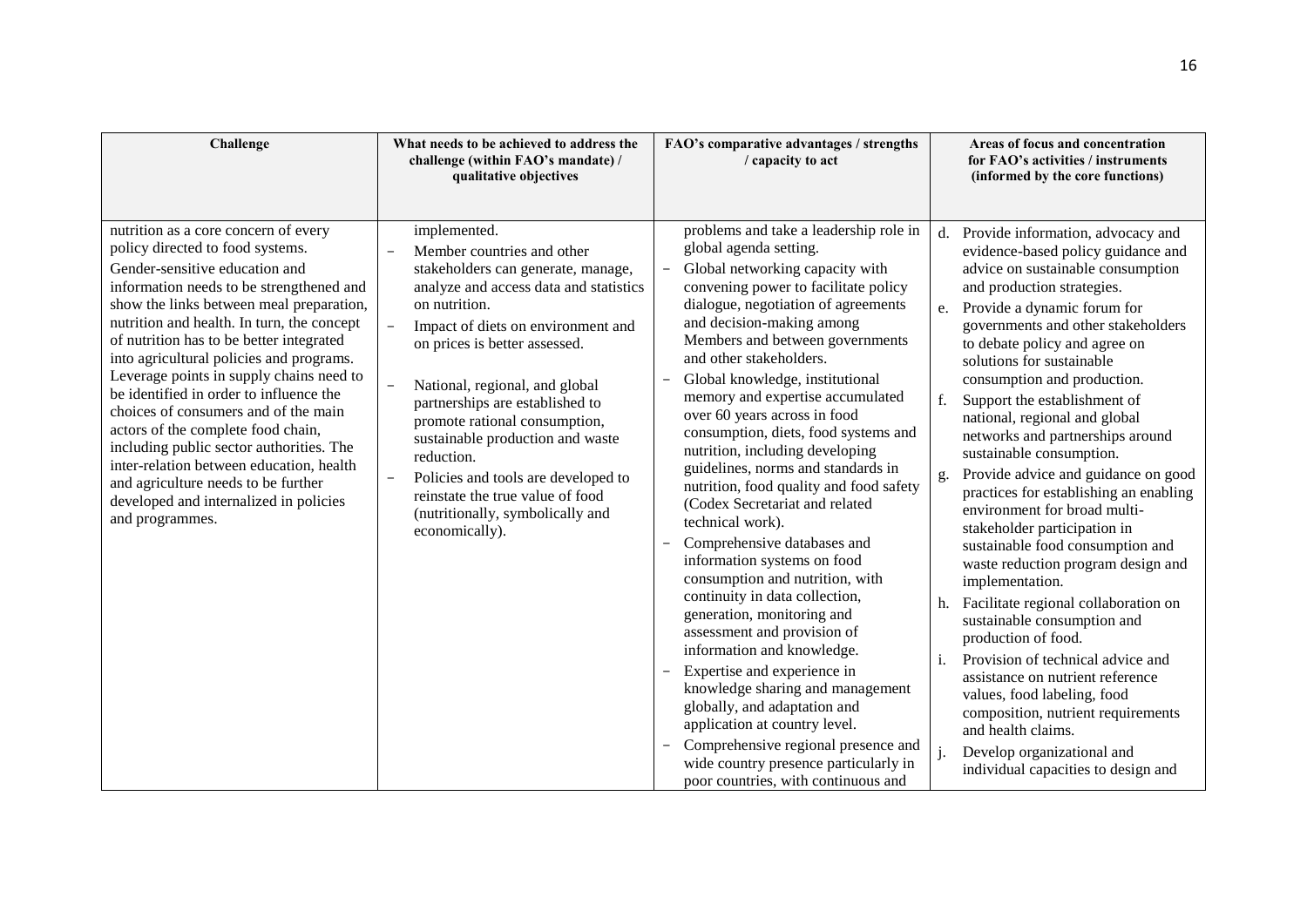| Challenge | What needs to be achieved to address the<br>challenge (within FAO's mandate) /<br>qualitative objectives | FAO's comparative advantages / strengths<br>/ capacity to act                                                                                                                                                                                                                                                                                                                                                                                                                                                                                                                                                                                                                                                                         | Areas of focus and concentration<br>for FAO's activities / instruments<br>(informed by the core functions)                                                                                                                                                                                                                                                                                                                                                                                                                                                                                                                                                                                                                                                                                                                                                                                                                                                                                                                                                                                                                               |
|-----------|----------------------------------------------------------------------------------------------------------|---------------------------------------------------------------------------------------------------------------------------------------------------------------------------------------------------------------------------------------------------------------------------------------------------------------------------------------------------------------------------------------------------------------------------------------------------------------------------------------------------------------------------------------------------------------------------------------------------------------------------------------------------------------------------------------------------------------------------------------|------------------------------------------------------------------------------------------------------------------------------------------------------------------------------------------------------------------------------------------------------------------------------------------------------------------------------------------------------------------------------------------------------------------------------------------------------------------------------------------------------------------------------------------------------------------------------------------------------------------------------------------------------------------------------------------------------------------------------------------------------------------------------------------------------------------------------------------------------------------------------------------------------------------------------------------------------------------------------------------------------------------------------------------------------------------------------------------------------------------------------------------|
|           |                                                                                                          | targeted support from headquarters.<br>Strong experience and record in<br>capacity development across the<br>fields of food security (nutrition, food<br>consumption, diets) and in the areas<br>of enabling environment,<br>organizations and individuals.<br>Ability to provide impartial and<br>$\overline{\phantom{a}}$<br>evidence-based analysis and policy<br>advice in the fields of food security,<br>nutrition, food production and<br>consumption, taking into account<br>country and regional specificities.<br>Proven track record in promoting<br>$-$<br>effective investment and supporting<br>countries and IFIs in strategic<br>planning, design and evaluation of<br>investments in food and nutrition<br>security. | implement programs for improving<br>food safety and quality management<br>for small and lesser-developed<br>businesses, including the street food<br>sector.<br>Support development by national<br>k.<br>actors of programmes of consumer<br>awareness/education in food safety<br>and quality including nutritional<br>quality and biodiversity.<br>Provide and promote the use of<br>decision-support tools to inform<br>investment planning in food<br>safety/quality infrastructure.<br>m. Identification of emerging market<br>trends and analyses of the impact of<br>private and voluntary standards on<br>market access and support for<br>developing capacities to implement<br>such standards /codes and schemes,<br>including those related to specific<br>quality products.<br>Provision of household and<br>n.<br>individual food security and nutrition<br>expertise, including assessment of<br>the food and nutrition security<br>situation and trends, dietary diversity<br>and food access measures, and<br>analysis of factors affecting<br>population groups most vulnerable to<br>food insecurity and malnutrition. |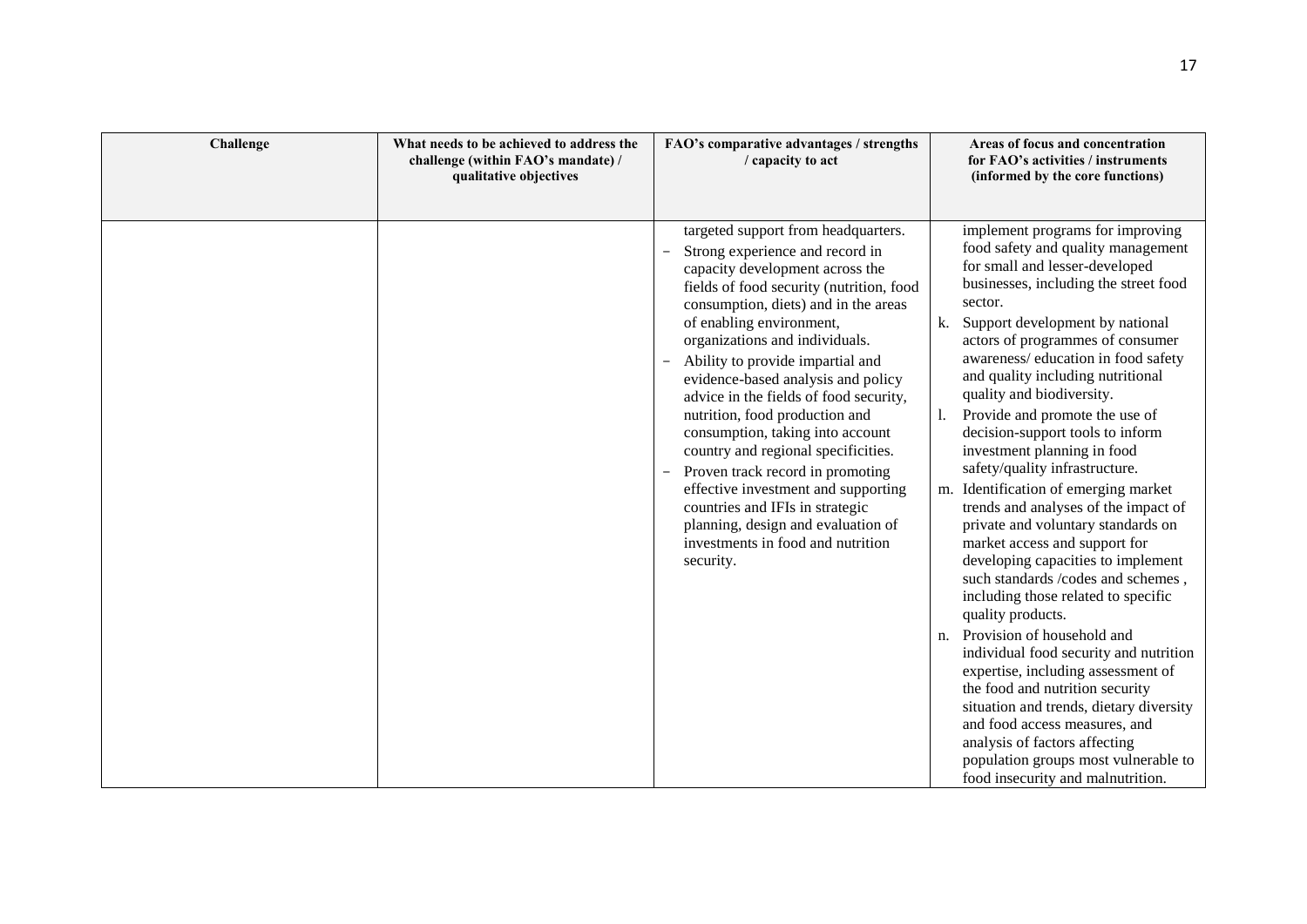| Challenge                                                                                                                                                                                                                                             | What needs to be achieved to address the<br>challenge (within FAO's mandate) /<br>qualitative objectives                                                                                                                                     | FAO's comparative advantages / strengths<br>/ capacity to act                                                                                                                                                                                             | Areas of focus and concentration<br>for FAO's activities / instruments<br>(informed by the core functions)                                                                                                                                    |
|-------------------------------------------------------------------------------------------------------------------------------------------------------------------------------------------------------------------------------------------------------|----------------------------------------------------------------------------------------------------------------------------------------------------------------------------------------------------------------------------------------------|-----------------------------------------------------------------------------------------------------------------------------------------------------------------------------------------------------------------------------------------------------------|-----------------------------------------------------------------------------------------------------------------------------------------------------------------------------------------------------------------------------------------------|
|                                                                                                                                                                                                                                                       |                                                                                                                                                                                                                                              |                                                                                                                                                                                                                                                           | o. Provision of expertise on<br>incorporating nutrition objectives<br>into food and agricultural policies<br>and programmes to address identified<br>food-related nutrition problems.                                                         |
|                                                                                                                                                                                                                                                       |                                                                                                                                                                                                                                              |                                                                                                                                                                                                                                                           | Strengthen country organizational<br>p.<br>capacity to develop educational and<br>communication resources on<br>improving nutrition and the diets<br>diversity for dissemination and<br>adaptation at local, national and<br>regional levels. |
| 4) Improve the livelihood of the<br>population living in rural areas<br>including smallholder farmers,<br>foresters and fisher folk and in<br>particular women, in the context of<br>urbanization and changing agrarian<br>structures                 | Effective incentives to achieve<br>sustainable increases in smallholder<br>productivity and the development of<br>input and output markets in rural<br>areas<br>Enhanced integration of<br>$\overline{a}$<br>smallholders, and in particular | Since its creation, FAO has<br>championed the role of rural<br>populations, and particularly of<br>women, in food production and food<br>security, and spearheaded efforts<br>aimed at improving their conditions<br>and opportunities.                   | a. Provide policy advice and support<br>member countries in formulating<br>policies, programmes and investment<br>projects targeted at sustainably<br>increasing productivity of<br>smallholder farmers, and particularly<br>women.           |
| Economic growth and livelihood<br>opportunities for different social groups,<br>gender and age groups must be created<br>and promoted in a context of closer rural-<br>urban linkages. Strategies, policies,<br>normative frameworks and programmes   | women farmers, to markets, with due<br>consideration to their heterogeneity<br>and the different constraints they<br>face.<br>Populations living in rural areas have<br>better opportunities and choices to                                  | Expertise in gender issues in<br>$\overline{\phantom{a}}$<br>agriculture and rural development,<br>complementing specific expertise on<br>gender in other areas of development<br>from the rest of the UN, including<br>data, indicators and measurement. | Support member countries in the<br>b.<br>design and implementation of<br>programmes aimed at improving the<br>integration of rural households,<br>smallholders and women farmers into<br>markets.                                             |
| need to be designed and implemented in<br>order to create decent employment and<br>other rural and non-rural income<br>opportunities for populations in rural<br>territories. In many countries it implies<br>new balances in policies that have been | strengthen, diversify and sustain their<br>livelihoods, and earn higher incomes<br>from their activities.<br>More equitable access, especially by<br>women and disadvantaged people, to                                                      | It is the only international<br>$\overline{\phantom{a}}$<br>intergovernmental organization that<br>deals with all aspects of rural land<br>tenure, with strong focus on poor<br>countries and disadvantaged<br>populations.                               | c. Provide capacity development<br>services to countries and farmer<br>associations to support the provision<br>of services and choices to rural<br>populations, particularly to<br>smallholder and women farmers.                            |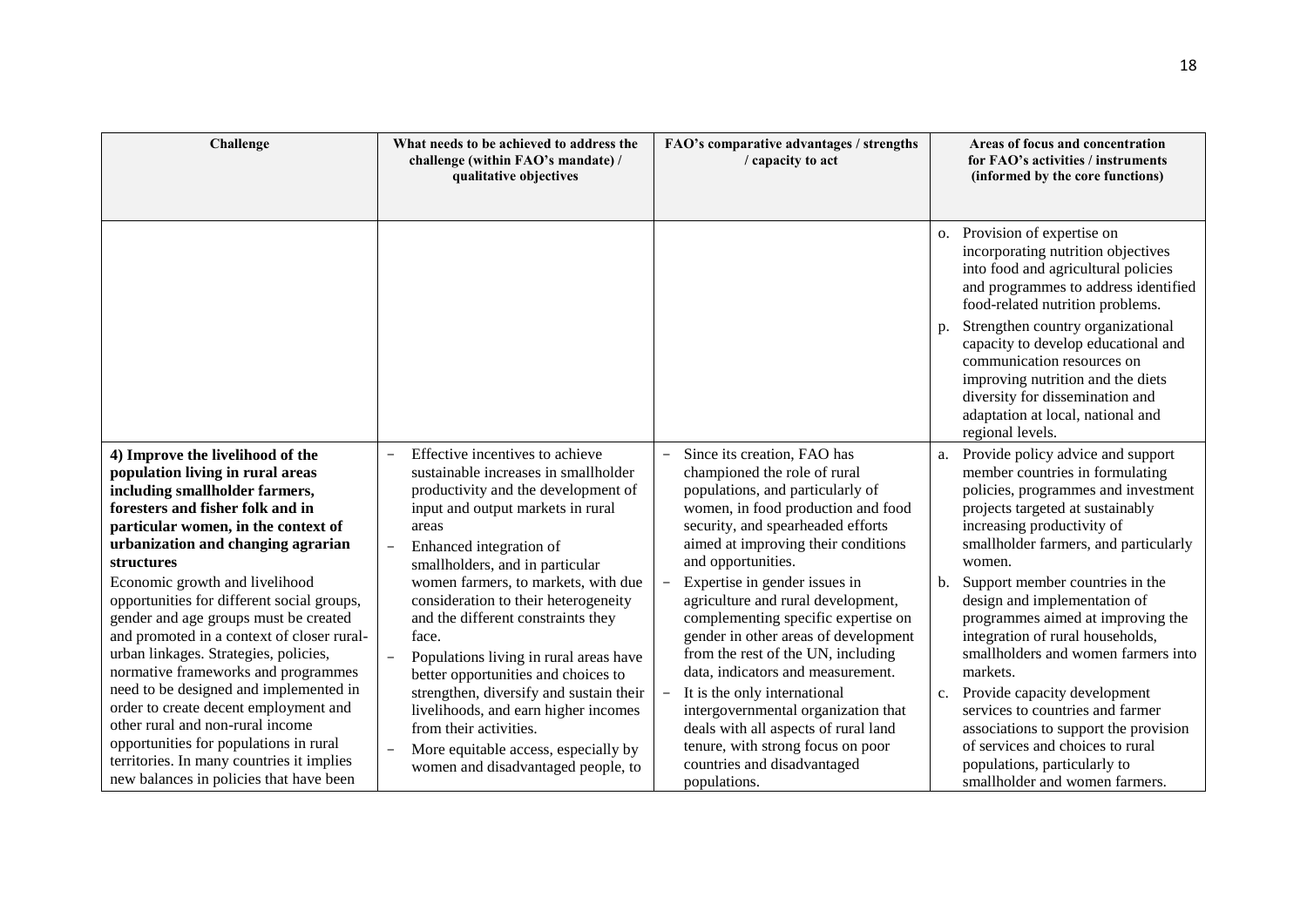| Challenge                                                                                                                                                                                                                                                                                                                                                                                                                                                                                                                                                                                                                                                                                                                                                                                                                                                                                                                                                                                                                                                                                                                                                                                                                           | What needs to be achieved to address the<br>challenge (within FAO's mandate) /<br>qualitative objectives                                                                                                                                                                                                                                                                                                                                                                                                                                                                                                                                                                                                                                                                                                                                                                                                                                                                                                                                                                                 | FAO's comparative advantages / strengths<br>/ capacity to act                                                                                                                                                                                                                                                                                                                                                                                                                                                                                                                                                                                                                                                                                                                                                                                                                                                                                                                                                                                                                                                                                                                                                                                                                    | Areas of focus and concentration<br>for FAO's activities / instruments<br>(informed by the core functions)                                                                                                                                                                                                                                                                                                                                                                                                                                                                                                                                                                                                                                                                                                                                                                                                                                                                                                                                                                                                                          |
|-------------------------------------------------------------------------------------------------------------------------------------------------------------------------------------------------------------------------------------------------------------------------------------------------------------------------------------------------------------------------------------------------------------------------------------------------------------------------------------------------------------------------------------------------------------------------------------------------------------------------------------------------------------------------------------------------------------------------------------------------------------------------------------------------------------------------------------------------------------------------------------------------------------------------------------------------------------------------------------------------------------------------------------------------------------------------------------------------------------------------------------------------------------------------------------------------------------------------------------|------------------------------------------------------------------------------------------------------------------------------------------------------------------------------------------------------------------------------------------------------------------------------------------------------------------------------------------------------------------------------------------------------------------------------------------------------------------------------------------------------------------------------------------------------------------------------------------------------------------------------------------------------------------------------------------------------------------------------------------------------------------------------------------------------------------------------------------------------------------------------------------------------------------------------------------------------------------------------------------------------------------------------------------------------------------------------------------|----------------------------------------------------------------------------------------------------------------------------------------------------------------------------------------------------------------------------------------------------------------------------------------------------------------------------------------------------------------------------------------------------------------------------------------------------------------------------------------------------------------------------------------------------------------------------------------------------------------------------------------------------------------------------------------------------------------------------------------------------------------------------------------------------------------------------------------------------------------------------------------------------------------------------------------------------------------------------------------------------------------------------------------------------------------------------------------------------------------------------------------------------------------------------------------------------------------------------------------------------------------------------------|-------------------------------------------------------------------------------------------------------------------------------------------------------------------------------------------------------------------------------------------------------------------------------------------------------------------------------------------------------------------------------------------------------------------------------------------------------------------------------------------------------------------------------------------------------------------------------------------------------------------------------------------------------------------------------------------------------------------------------------------------------------------------------------------------------------------------------------------------------------------------------------------------------------------------------------------------------------------------------------------------------------------------------------------------------------------------------------------------------------------------------------|
| biased against agriculture. For this, new<br>and stronger governance mechanisms at<br>local and national levels will be needed.<br>The reduction of income inequalities<br>between regions and social groups in<br>each country, and in particular<br>eliminating gender inequalities and<br>improving the access of women to<br>production resources, are important<br>objectives and main components of this<br>challenge. Similarly, integrating young<br>population to the labour market is an<br>important objective. Protection of land<br>rights and other natural resources, the<br>provision of advisory and financial<br>services are important to foster transition<br>and diversification into productive and<br>competitive activities. In addition,<br>specific policies to support small and<br>family farms, cooperatives and farmers<br>associations, especially for their better<br>integration into markets and production<br>chains, must be implemented, as well as<br>exit strategies from agriculture to<br>alternative sustainable rural and urban<br>livelihoods. These policies will have<br>different relative importance and<br>different types of interventions in<br>different regions and countries. | productive resources, including<br>extension and financial services and<br>risk management instruments.<br>Social protection and productivity-<br>enhancing programmes for<br>vulnerable populations, small<br>famers, foresters and fishers, and<br>particularly women, developed and<br>implemented.<br>$\overline{a}$<br>Rural youth employment and<br>entrepreneurship development, child<br>labour prevention and reduction in<br>agriculture, equal employment<br>opportunities and related<br>institutional capacities strengthened<br>and supported.<br>Agriculture and rural development<br>support institutions and farmers'<br>organizations strengthened and their<br>adaptation to changing conditions<br>improved with due attention to<br>inequalities in access to productive<br>resources, particularly by women.<br>Exit strategies toward alternatives<br>sustainable rural and urban<br>livelihoods designed for<br>smallholders, foresters and<br>fishermen whose conditions offer<br>little chance for transition from<br>subsistence to commercial<br>production. | FAO has developed tried and tested<br>$\overline{\phantom{m}}$<br>models to improve rural livelihoods,<br>using participatory processes and<br>methods focused on the needs of the<br>rural poor (access to resources, rural<br>job opportunities, etc.).<br>Strong expertise and demonstrated<br>$\overline{\phantom{a}}$<br>technical capacity in integrating<br>employment issues in agricultural and<br>rural development to improve food<br>security (complementary to the ILO,<br>who does not address rural<br>employment issues).<br>Experience in strengthening rural<br>$\overline{\phantom{m}}$<br>institution capacities to improve rural<br>development and food security and in<br>creating enabling environments for<br>producer organizations to thrive.<br>First-hand experience in working at<br>$\overline{\phantom{0}}$<br>country level to support smallholders,<br>cooperatives and farmers'<br>organizations in improving<br>production systems and access to<br>productive resources, strengthening<br>resilience, and increasing integration<br>into markets and participation in<br>value chains.<br>FAO has a track record in mobilizing<br>resources for investment in<br>agriculture and rural development,<br>and extensive expertise in assisting | d. Identify, appraise and promote<br>commercially oriented cooperative<br>business models that can strengthen<br>capacities of rural populations to<br>compete in local and export markets.<br>e. Provide information and guidelines<br>for good practices to support<br>informed decision-making on<br>opportunities for employment<br>generation, increasing farm income<br>through diversification and value<br>addition.<br>Provide policy advice and support<br>f.<br>countries and other stakeholders in<br>the formulation and implementation<br>of programmes and legislation<br>ensuring equitable access to<br>productive resources by smallholders<br>and women farmers.<br>Provide policy advice and support<br>g.<br>capacity development of member<br>countries and other stakeholders in<br>the design and implementation of<br>targeted social protection and<br>productivity-enhancing programmes<br>for small farmers, foresters and<br>fishermen, with particular attention<br>to women.<br>h. Collect, analyze, interpret and<br>disseminate timely and reliable data<br>and information (by gender, age, etc.) |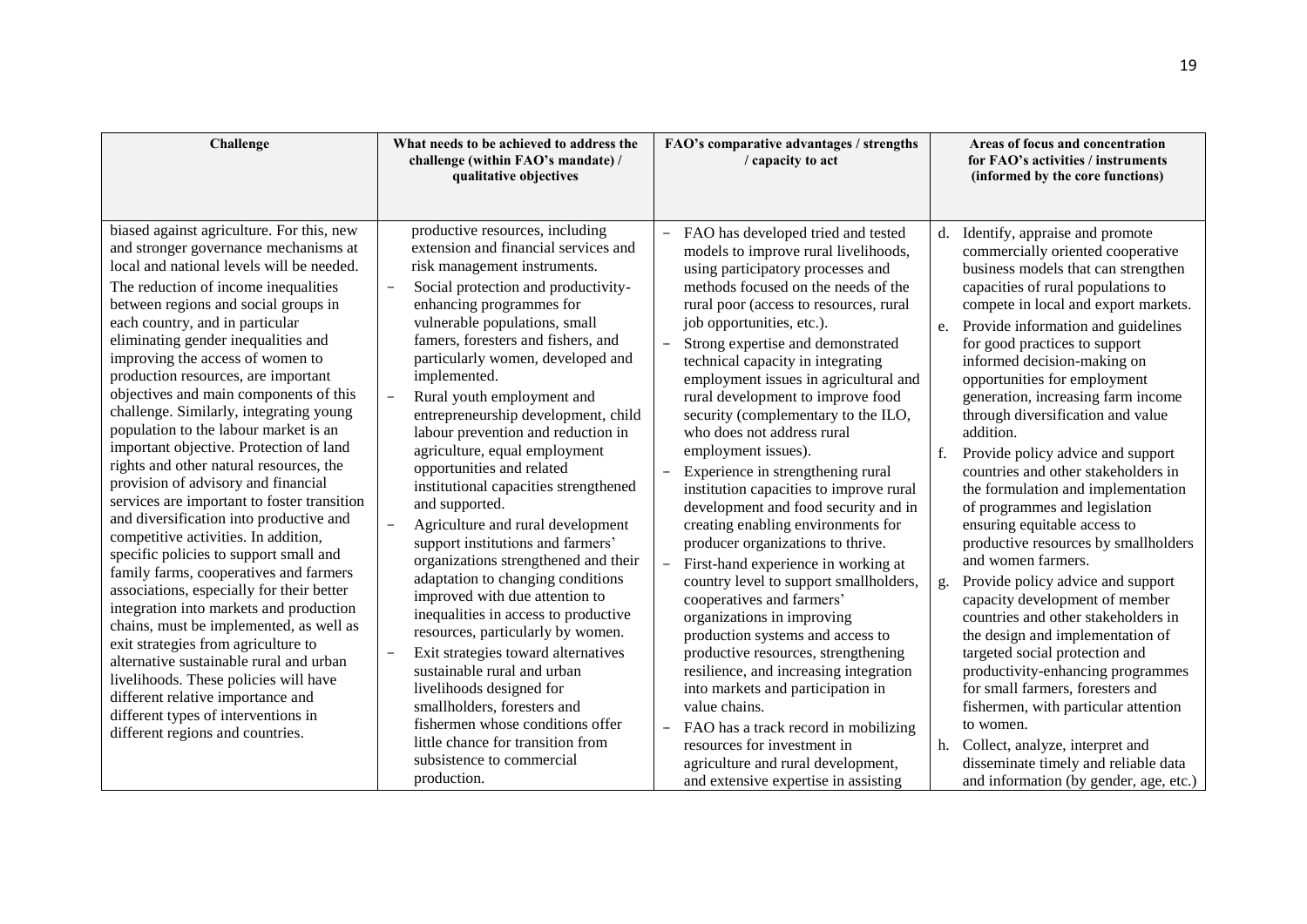| Challenge | What needs to be achieved to address the<br>challenge (within FAO's mandate) /<br>qualitative objectives                                                                                                                                                                      | FAO's comparative advantages / strengths<br>/ capacity to act                                                                                                                                                                                                                                                                 | Areas of focus and concentration<br>for FAO's activities / instruments<br>(informed by the core functions)                                                                                                                                                                                                                                                                                                                                                                                                                                                                                                                                                                                                                                                                                                                 |
|-----------|-------------------------------------------------------------------------------------------------------------------------------------------------------------------------------------------------------------------------------------------------------------------------------|-------------------------------------------------------------------------------------------------------------------------------------------------------------------------------------------------------------------------------------------------------------------------------------------------------------------------------|----------------------------------------------------------------------------------------------------------------------------------------------------------------------------------------------------------------------------------------------------------------------------------------------------------------------------------------------------------------------------------------------------------------------------------------------------------------------------------------------------------------------------------------------------------------------------------------------------------------------------------------------------------------------------------------------------------------------------------------------------------------------------------------------------------------------------|
|           | Countries dispose of enhanced<br>capacities for addressing rural<br>livelihood improvement.<br>Agricultural data relevant to inform<br>policy decisions (disaggregated by<br>gender, age, etc.) are improved and<br>publicly accessible by Members and<br>other stakeholders. | countries to prepare investment<br>programmes and projects with<br>particular focus on disadvantaged<br>populations.<br>Close collaboration and good<br>$\overline{\phantom{0}}$<br>relationships with agricultural and<br>rural stakeholders at local and<br>national levels, with easy access to<br>Agriculture Ministries. | in food, agriculture and rural<br>employment, and support countries<br>and other stakeholders to develop<br>capacity in this area.<br>Provide strategic advice to member<br>1.<br>countries on reflecting decent rural<br>employment in relevant policy and<br>strategy documents, programmes and<br>national processes, including<br>development and contextualization of<br>capacity development materials and<br>capacity development support at<br>country level, based on capacity<br>needs assessment.<br>Promote youth employment in<br>the agro-sector and support the<br>strengthening of institutional<br>capacities and facilitating youth<br>access to value chains.<br>Provide technical support and<br>k.<br>capacity development on child labour<br>prevention and reduction in the<br>agricultural sector. |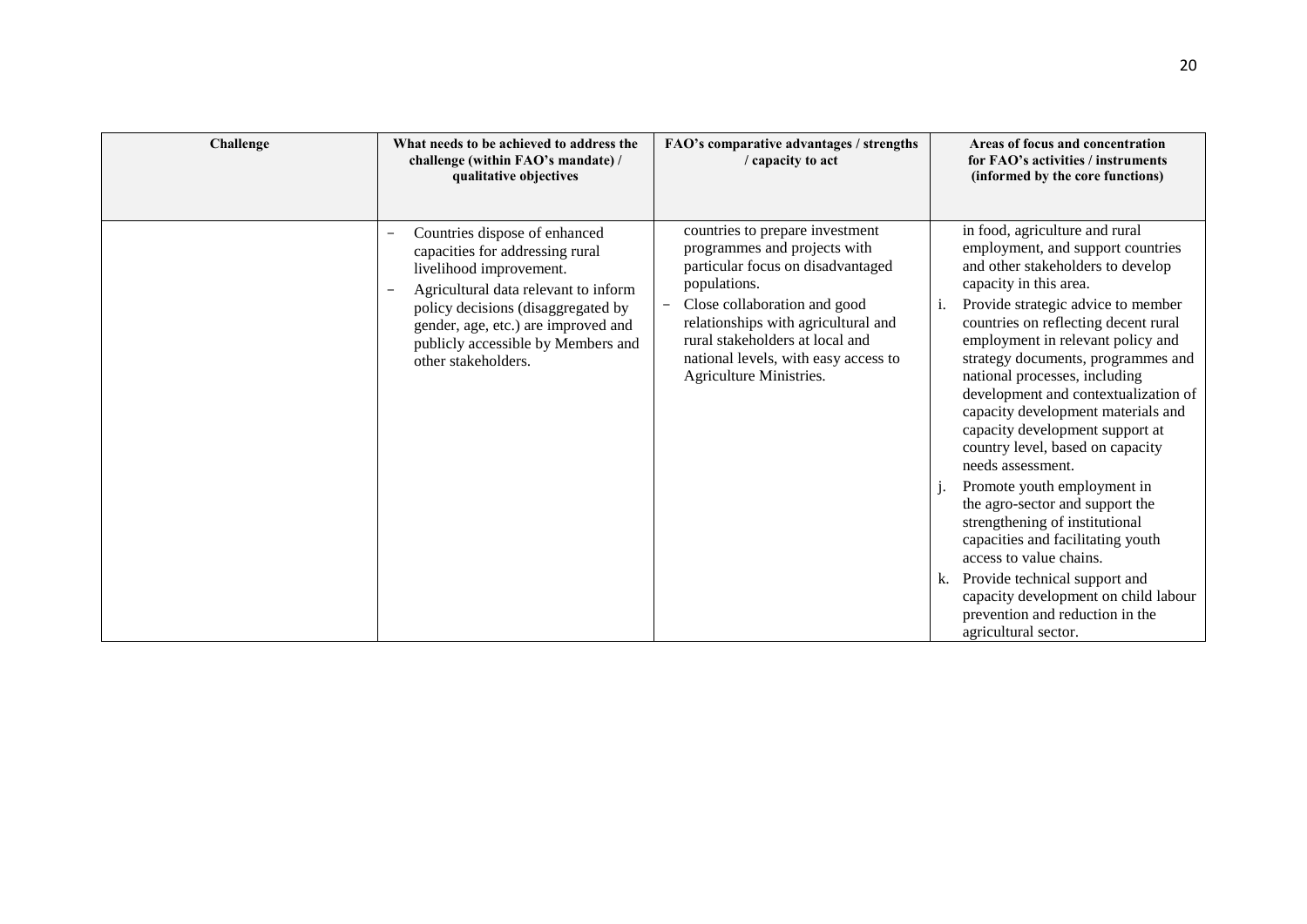| Challenge                                                                                                                                                                                                                                                                                                                                                                                                                                                                                                                                                                                                                                                                                                                                                                                                                                                                                                                                                                                                                                                                                                                                                                                                                                                                                                | What needs to be achieved to address the<br>challenge (within FAO's mandate) /<br>qualitative objectives                                                                                                                                                                                                                                                                                                                                                                                                                                                                                                                                                                                                                                                                                                                                                                                                                                                                                                                                                                                                       | FAO's comparative advantages / strengths<br>/ capacity to act                                                                                                                                                                                                                                                                                                                                                                                                                                                                                                                                                                                                                                                                                                                                                                                                                                                                                                                                                                                                                                                                                                                                                                           | Areas of focus and concentration<br>for FAO's activities / instruments<br>(informed by the core functions)                                                                                                                                                                                                                                                                                                                                                                                                                                                                                                                                                                                                                                                                                                                                                                                                                                                                                                                                                            |
|----------------------------------------------------------------------------------------------------------------------------------------------------------------------------------------------------------------------------------------------------------------------------------------------------------------------------------------------------------------------------------------------------------------------------------------------------------------------------------------------------------------------------------------------------------------------------------------------------------------------------------------------------------------------------------------------------------------------------------------------------------------------------------------------------------------------------------------------------------------------------------------------------------------------------------------------------------------------------------------------------------------------------------------------------------------------------------------------------------------------------------------------------------------------------------------------------------------------------------------------------------------------------------------------------------|----------------------------------------------------------------------------------------------------------------------------------------------------------------------------------------------------------------------------------------------------------------------------------------------------------------------------------------------------------------------------------------------------------------------------------------------------------------------------------------------------------------------------------------------------------------------------------------------------------------------------------------------------------------------------------------------------------------------------------------------------------------------------------------------------------------------------------------------------------------------------------------------------------------------------------------------------------------------------------------------------------------------------------------------------------------------------------------------------------------|-----------------------------------------------------------------------------------------------------------------------------------------------------------------------------------------------------------------------------------------------------------------------------------------------------------------------------------------------------------------------------------------------------------------------------------------------------------------------------------------------------------------------------------------------------------------------------------------------------------------------------------------------------------------------------------------------------------------------------------------------------------------------------------------------------------------------------------------------------------------------------------------------------------------------------------------------------------------------------------------------------------------------------------------------------------------------------------------------------------------------------------------------------------------------------------------------------------------------------------------|-----------------------------------------------------------------------------------------------------------------------------------------------------------------------------------------------------------------------------------------------------------------------------------------------------------------------------------------------------------------------------------------------------------------------------------------------------------------------------------------------------------------------------------------------------------------------------------------------------------------------------------------------------------------------------------------------------------------------------------------------------------------------------------------------------------------------------------------------------------------------------------------------------------------------------------------------------------------------------------------------------------------------------------------------------------------------|
| 5) To ensure fairer and more inclusive<br>food and agriculture systems at local,<br>national and international levels<br>The organization of value chains at the<br>national, regional and global level and<br>regulatory measures should foster<br>transparency and efficiency, reduce<br>market power permitting all participating<br>actors to play a meaningful role.<br>Promoting inclusive business models,<br>ensuring that product standards respond<br>to real market needs, strengthening and<br>empowering producers associations and<br>cooperatives and improving market<br>information are important instruments.<br>Furthermore, the integration of small<br>producers to the production value chains<br>in agriculture, forestry and fishery need<br>to be promoted. Land tenure policies that<br>protect small farmers and rural<br>communities from land concentration<br>processes are a need in most regions. At<br>the international level, importing and<br>exporting countries need special and<br>differential strategies and policies to<br>benefit from trade and pursue their own<br>food security objectives, while taking<br>into account food security needs<br>elsewhere. For these objectives,<br>developing and taking advantage of<br>regional markets is an important | Strengthening the participation and<br>integration of farmers, and in<br>particular smallholders, into markets<br>and creating an enabling<br>environment for markets to improve<br>livelihoods and rural development.<br>Reorient agricultural sector<br>development support to give<br>increased attention to the full range<br>of value chain participants including<br>input suppliers, agro-processors,<br>traders, transporters and distributors<br>and retailers.<br>Capacities of ministries and private<br>$\overline{\phantom{0}}$<br>and public sector organizations built<br>to reinforce capacity of smallholders<br>to participate in rapidly changing<br>markets.<br>Ensuring fairness and managing risk<br>in the inevitable transition to<br>contract based relationships in<br>modernizing food systems.<br>Legal and policy frameworks which<br>enable negotiation of fair<br>relationships in value chains.<br>Country policies, legal and<br>regulatory frameworks and public<br>investments enhance the creation of<br>fair, inclusive and competitive<br>agricultural and food systems. | FAO is unique in that its knowledge<br>$\overline{\phantom{0}}$<br>base and engagement in policy<br>formulation and dialogue span value<br>chains from input supply to the<br>consumption of final products.<br>FAO is recognized as a neutral<br>$\overline{\phantom{0}}$<br>provider of policy advice and<br>knowledge and has built substantial<br>evidence base on the relationships<br>between trade policy reform and food<br>security, with strong emphasis on<br>low-income food-deficit countries.<br>Ability and networking capacity<br>$\overline{\phantom{0}}$<br>at national, regional and global levels<br>bringing governments and a wide<br>range of stakeholders together to<br>debate policy and agree on solutions.<br>Strong partnerships and well-<br>developed relationships with regional<br>organizations seeking to promote<br>enhanced regional trade.<br>Global leader in the provision of<br>$\overline{\phantom{0}}$<br>commodity supply and demand<br>related information and policy<br>developments on national, regional<br>and global markets.<br>Status and convening authority in<br>facilitating the development of<br>international voluntary guidelines,<br>standards and legal frameworks on all | Assemble relevant data and appraise<br>a.<br>trends in agriculture and food<br>systems development and policy<br>responses.<br>Enable countries to analyze global<br>b.<br>market developments and trade<br>regimes to identify opportunities and<br>formulate appropriate pro-poor trade<br>policies and strategies.<br>Assemble, systematize and<br>c.<br>disseminate global knowledge on<br>inclusive business models and<br>public-private partnerships and<br>develop good practices guidance for<br>their implementation.<br>Collect, analyze and make publicly<br>d.<br>available information and knowledge<br>on national, regional and global<br>market trends.<br>Provide guidance and technical<br>e.<br>support for the development and<br>implementation of voluntary<br>guidelines and other tools and<br>instruments for responsible farming<br>practices and agricultural and rural<br>investment.<br>Provide analytical and technical<br>f.<br>support to trade agreement<br>formulation and negotiation.<br>Support governments in the design<br>g. |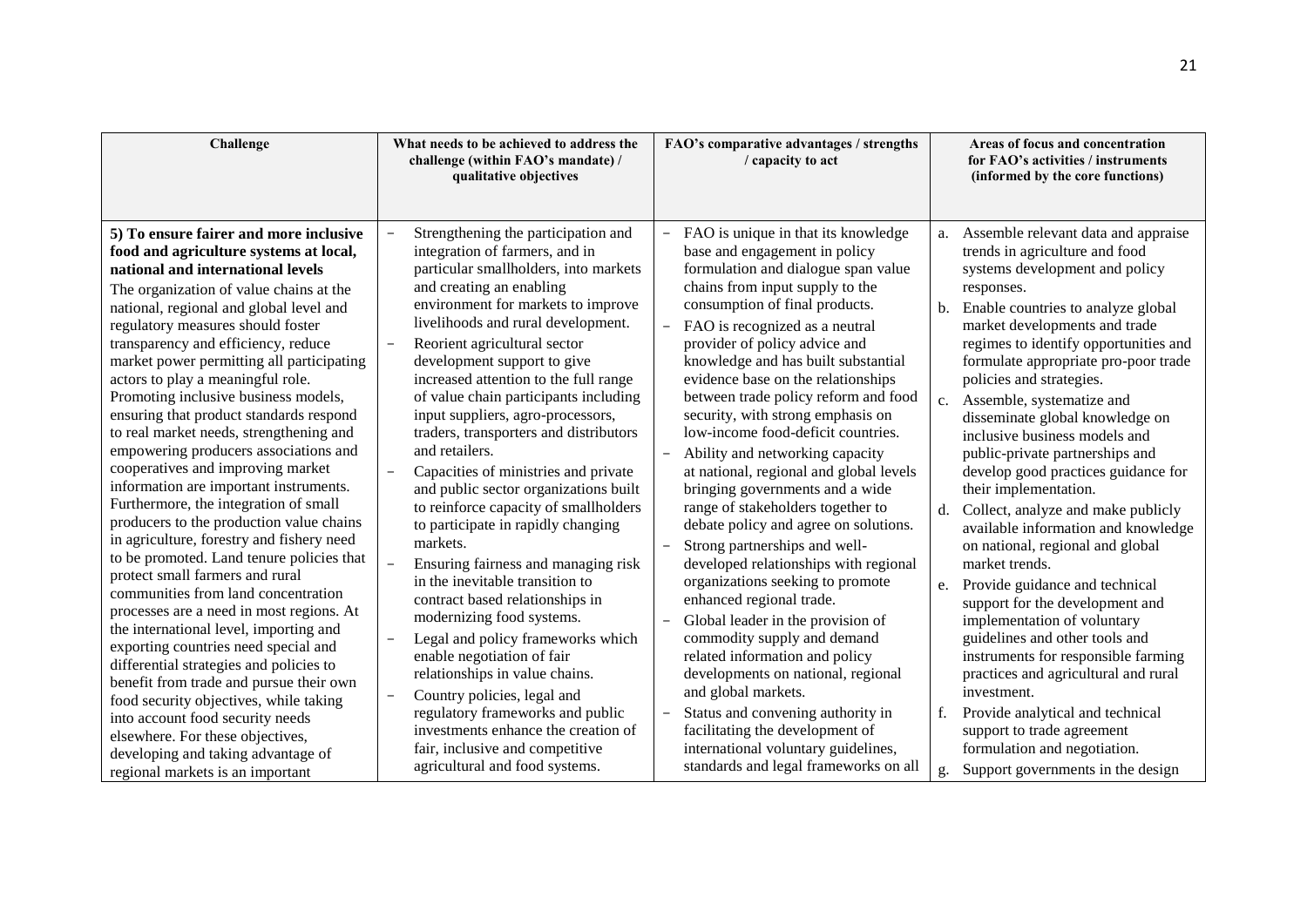| Challenge                                                                                                                                                                                                              | What needs to be achieved to address the<br>challenge (within FAO's mandate) /                                                                                                                                                                                                                                                                                                                                                                                                                                                                                                                                                                                                                                                                                                                                                                                                                                                            | FAO's comparative advantages / strengths<br>/ capacity to act                                                                                                                                                                                                                                                                                                                                                                                                                                                                                                                                                                                                                                                                                                                                                                                                                                                                                                                                                                                                                                                     | Areas of focus and concentration<br>for FAO's activities / instruments                                                                                                                                                                                                                                                                                                                                                                                                                                                                                                                                                                                                                                                                                                                                                                                                                                                                                                                                                                                     |
|------------------------------------------------------------------------------------------------------------------------------------------------------------------------------------------------------------------------|-------------------------------------------------------------------------------------------------------------------------------------------------------------------------------------------------------------------------------------------------------------------------------------------------------------------------------------------------------------------------------------------------------------------------------------------------------------------------------------------------------------------------------------------------------------------------------------------------------------------------------------------------------------------------------------------------------------------------------------------------------------------------------------------------------------------------------------------------------------------------------------------------------------------------------------------|-------------------------------------------------------------------------------------------------------------------------------------------------------------------------------------------------------------------------------------------------------------------------------------------------------------------------------------------------------------------------------------------------------------------------------------------------------------------------------------------------------------------------------------------------------------------------------------------------------------------------------------------------------------------------------------------------------------------------------------------------------------------------------------------------------------------------------------------------------------------------------------------------------------------------------------------------------------------------------------------------------------------------------------------------------------------------------------------------------------------|------------------------------------------------------------------------------------------------------------------------------------------------------------------------------------------------------------------------------------------------------------------------------------------------------------------------------------------------------------------------------------------------------------------------------------------------------------------------------------------------------------------------------------------------------------------------------------------------------------------------------------------------------------------------------------------------------------------------------------------------------------------------------------------------------------------------------------------------------------------------------------------------------------------------------------------------------------------------------------------------------------------------------------------------------------|
| objective in most regions, as is assistance<br>to countries and producers to comply<br>with increasingly stringent international<br>standards, especially in relation to food<br>safety and animal and plant diseases. | qualitative objectives<br>Trade mechanisms and international<br>$\overline{\phantom{0}}$<br>agreements foster efficient markets<br>and protect the rights and interests of<br>smaller and disadvantaged<br>participants.<br>Business models which address the<br>$\overline{\phantom{a}}$<br>challenges facing smallholder<br>farmers and facilitate their<br>integration into value chains.<br>Public and private organizations<br>capacity built to support<br>smallholders and to defray costs of<br>complying with rapidly proliferating<br>private and voluntary standards.<br>Capacity for public private<br>partnering developed in order to<br>mobilise resources, management<br>skills and technologies in support of<br>smaller and more vulnerable<br>participants in value chains.<br>Institutional capacities of Ministries<br>of Agriculture built for dialogue and<br>partnering with non-state actors in<br>value chains. | aspects of food and agriculture<br>(Voluntary Guidelines on the<br>Progressive Realization of the Right<br>to Adequate Food; Voluntary<br>Guidelines on the Governance of<br>Land Tenure, Fisheries and Forests;<br>Principles for Responsible<br>Agricultural Investment (RAI), etc.).<br>FAO hosts COAG, CCP, CFS, COFI<br>and COFO (as part of its Governing<br>Bodies) providing a neutral platform<br>to debate issues and agree on<br>solutions ensuring fairer and more<br>inclusive food and agriculture<br>systems.<br>Broad global knowledge across<br>$\overline{\phantom{m}}$<br>elements of agrifood systems to<br>underpin policy advice and capacity<br>development (at country level and in<br>the development of international<br>agreements and standards).<br>$\overline{\phantom{a}}$<br>Comprehensive databases and<br>information systems (more needed) to<br>underpin monitoring of trends and<br>responses.<br>Regional and country presence,<br>$\overline{\phantom{a}}$<br>providing continuous support to<br>countries and regional institutions.<br>Proven track record in supporting | (informed by the core functions)<br>and enactment of policies and legal<br>frameworks that foster the<br>development of inclusive and<br>socially responsible value chain<br>partnerships.<br>Provide capacity development in the<br>h.<br>analysis and impact studies of trade<br>and related policy interventions on<br>markets and food security at national<br>and household levels.<br>Appraise and promote good practices<br>i.<br>and guidelines for sustainable value<br>chains and public-private<br>partnerships.<br>Provide policy advice and technical<br>support to countries and regional<br>institutions to ensure that global and<br>regional trade schemes and<br>agreements protect national interests<br>and the food security and livelihood<br>of populations.<br>k. Develop methodologies and support<br>country capacity development for<br>carrying out impact studies,<br>competitiveness and value chain<br>analysis.<br>Support innovative business models<br>for improved public-private<br>partnerships that are particularly |
|                                                                                                                                                                                                                        |                                                                                                                                                                                                                                                                                                                                                                                                                                                                                                                                                                                                                                                                                                                                                                                                                                                                                                                                           | Members to formulate investment<br>options promoting inclusive value                                                                                                                                                                                                                                                                                                                                                                                                                                                                                                                                                                                                                                                                                                                                                                                                                                                                                                                                                                                                                                              | inclusive of small farmers.                                                                                                                                                                                                                                                                                                                                                                                                                                                                                                                                                                                                                                                                                                                                                                                                                                                                                                                                                                                                                                |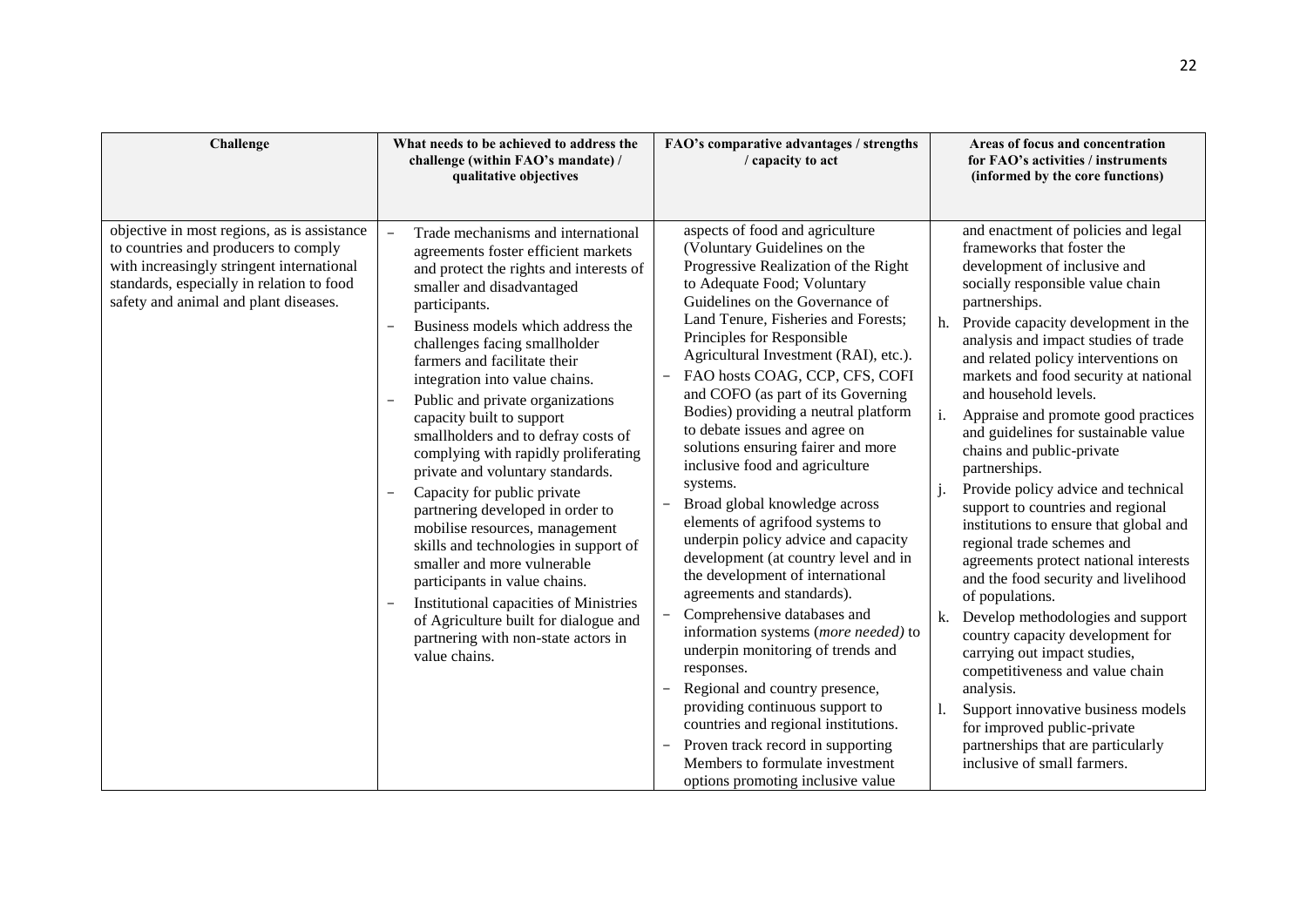| Challenge                                                                                                                                                                                                                                                                                                                                                                                                                                                                                                                                                                                                                              | What needs to be achieved to address the<br>challenge (within FAO's mandate) /<br>qualitative objectives                                                                                                                                                                                                                                                                                                                                                                                                                                                 | FAO's comparative advantages / strengths<br>/ capacity to act                                                                                                                                                                                                                                                                                                                                                                                                                                                                                    | Areas of focus and concentration<br>for FAO's activities / instruments<br>(informed by the core functions)                                                                                                                                                                                                                                                                                                                                                                                                                                                                 |
|----------------------------------------------------------------------------------------------------------------------------------------------------------------------------------------------------------------------------------------------------------------------------------------------------------------------------------------------------------------------------------------------------------------------------------------------------------------------------------------------------------------------------------------------------------------------------------------------------------------------------------------|----------------------------------------------------------------------------------------------------------------------------------------------------------------------------------------------------------------------------------------------------------------------------------------------------------------------------------------------------------------------------------------------------------------------------------------------------------------------------------------------------------------------------------------------------------|--------------------------------------------------------------------------------------------------------------------------------------------------------------------------------------------------------------------------------------------------------------------------------------------------------------------------------------------------------------------------------------------------------------------------------------------------------------------------------------------------------------------------------------------------|----------------------------------------------------------------------------------------------------------------------------------------------------------------------------------------------------------------------------------------------------------------------------------------------------------------------------------------------------------------------------------------------------------------------------------------------------------------------------------------------------------------------------------------------------------------------------|
|                                                                                                                                                                                                                                                                                                                                                                                                                                                                                                                                                                                                                                        |                                                                                                                                                                                                                                                                                                                                                                                                                                                                                                                                                          | chains and targeted provision of<br>public goods.<br>Impartial and evidence-based analysis<br>and policy advice to countries in the<br>development of their national<br>frameworks as well as participation in<br>negotiations at international level.<br>Extensive expertise in capacity<br>development in support of national<br>policy and programme formulation<br>and implementation and participation<br>in international agreement<br>development.                                                                                        | m. Provide technical support to develop<br>value chain field programs,<br>enterprise development and market<br>linkages and participation.<br>Advise countries on investments in<br>n.<br>rural public goods to enable<br>development of sustainable value<br>chains which include small and<br>marginalized farmers and create<br>decent work opportunities for women<br>and youth.<br>Conduct impact studies and analyses<br>O <sub>1</sub><br>of voluntary guidelines and standards<br>on smallholder and women farmers'<br>participation in markets.                   |
| 6) To increase resilience of livelihoods<br>to agriculture and food security<br>threats and shocks<br>Vulnerability to various threats and<br>shocks due to natural and man-made<br>causes which are increasingly<br>interconnected, are affecting rural<br>populations with greater frequency and<br>intensity especially as population density<br>increases. Economic shocks related to<br>financial stability, employment<br>opportunities and extreme price<br>variability are associated to income<br>losses and food insecurity that in the<br>absence of appropriate policy responses<br>become structural with high individual | The global, regional and national<br>policy and institutional<br>environments support improved<br>management and governance of<br>agriculture threats, risks and crises.<br>Early warning, risk analysis and<br>food security and nutrition<br>surveillance systems provide timely,<br>accurate and actionable alerts.<br>Enhanced preparedness reduces the<br>impact of threats and crises.<br>At risk populations, better withstand<br>threats and shocks, including<br>adapting livelihood strategies, in the<br>face of food and agriculture crises. | Global Intergovernmental<br>$\qquad \qquad -$<br>Organization with a mandate,<br>authority and capacity to contribute<br>to major international platforms and<br>mechanisms addressing food<br>security threats and shocks<br>(UNFCC, HFA, UNCCD,<br><b>Commission of Phytosanitary</b><br>Measures, IASC, etc.) along the<br>humanitarian-development<br>continuum and before, during and<br>after crisis.<br>Leadership role (with WFP) to<br>support a more accountable<br>humanitarian assistance on<br>agriculture and food security issues | Improve and strengthen the data and<br>a.<br>information base (in terms of both<br>timeliness and quality) to ensure<br>timely and proper action, and<br>support national and regional<br>institutions in developing capacity in<br>this area.<br>b.<br>Support partners at national, regional<br>and global levels for the<br>development and implementation of<br>policy, legal and institutional<br>frameworks, and treaties, for disaster<br>risk reduction, crisis management,<br>conflict resolution and climate<br>change adaptation in the agriculture<br>sectors. |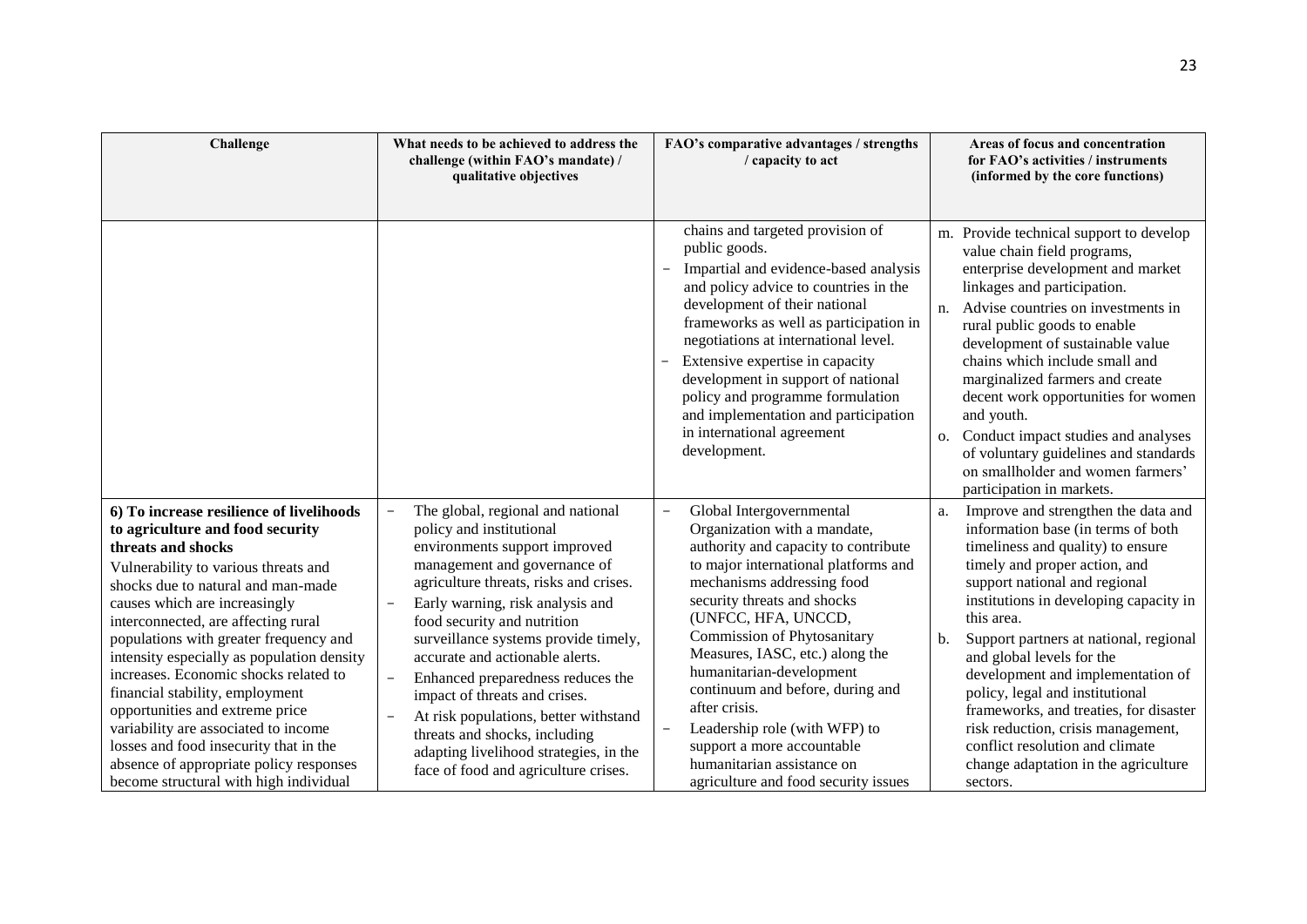| Challenge                                                                                                                                                                                                                                                                                                                                                                                                                                                                                                                                                                                                                                                                                                                                                                                                                                | What needs to be achieved to address the<br>challenge (within FAO's mandate) /<br>qualitative objectives | FAO's comparative advantages / strengths<br>/ capacity to act                                                                                                                                                                                                                                                                                                                                                                                                                                                                                                                                                                                                                                                                                                                                                                                                                                                                                                                                                                                                                                                                       | Areas of focus and concentration<br>for FAO's activities / instruments<br>(informed by the core functions)                                                                                                                                                                                                                                                                                                                                                                                                                                                                                                                                                                                                                                                                                                                                                                                                                                                                                                                                                                                                  |
|------------------------------------------------------------------------------------------------------------------------------------------------------------------------------------------------------------------------------------------------------------------------------------------------------------------------------------------------------------------------------------------------------------------------------------------------------------------------------------------------------------------------------------------------------------------------------------------------------------------------------------------------------------------------------------------------------------------------------------------------------------------------------------------------------------------------------------------|----------------------------------------------------------------------------------------------------------|-------------------------------------------------------------------------------------------------------------------------------------------------------------------------------------------------------------------------------------------------------------------------------------------------------------------------------------------------------------------------------------------------------------------------------------------------------------------------------------------------------------------------------------------------------------------------------------------------------------------------------------------------------------------------------------------------------------------------------------------------------------------------------------------------------------------------------------------------------------------------------------------------------------------------------------------------------------------------------------------------------------------------------------------------------------------------------------------------------------------------------------|-------------------------------------------------------------------------------------------------------------------------------------------------------------------------------------------------------------------------------------------------------------------------------------------------------------------------------------------------------------------------------------------------------------------------------------------------------------------------------------------------------------------------------------------------------------------------------------------------------------------------------------------------------------------------------------------------------------------------------------------------------------------------------------------------------------------------------------------------------------------------------------------------------------------------------------------------------------------------------------------------------------------------------------------------------------------------------------------------------------|
| and social costs. Instruments to manage<br>risk and safety nets to diminish the<br>impact of these shocks are important.<br>Countries in protracted crisis are<br>particularly vulnerable because of the<br>fragility of institutions and governance<br>systems. Development and humanitarian<br>strategies, policies and programmes need<br>to take into account, reduce and better<br>manage the various and interconnected<br>risks that increasingly affect peoples'<br>livelihoods in order to help people adapt<br>to, and better cope with, slow onset and<br>sudden threats and shocks. Strategies for<br>adaptation and resilience to climate<br>change and developing capacities to<br>respond to plant and animal diseases and<br>in particular transboundary diseases are<br>important elements of the overall<br>challenge. |                                                                                                          | through the IASC and Food Security<br>Cluster mechanisms.<br>Capacity to promote the<br>$\overline{\phantom{m}}$<br>mainstreaming of crisis prevention<br>and risk reduction and management<br>for agriculture and food security<br>through multi-<br>stakeholder/interagency regional and<br>national programming processes<br>(e.g. UNDAF, PRSP, CAAP).<br>Capacity to address the key drivers<br>$\overline{\phantom{m}}$<br>of risk through solid partnerships<br>with Ministries of Agriculture<br>(fisheries, forestry and natural<br>resources also) to support the<br>integration of risk reduction and<br>management and long-term<br>resilience building in sectoral<br>policies and programs.<br>Global leadership in food and<br>$\overline{\phantom{m}}$<br>nutrition security information and<br>early warning systems, mainly<br>through the Global Information and<br>Early Warning System (GIEWS),<br>the Emergency and Prevention<br>System for Trans-boundary Animal<br>and Plant Pests and Diseases<br>(EMPRES), the Fishery Resources<br>Monitoring System, the Integrated<br>Phase Classification (IPC), etc. | Promote the mainstreaming of crisis<br>c.<br>prevention and risk management for<br>the agriculture sectors in<br>humanitarian, development and<br>investment plans, strategies and<br>initiatives with a particular focus on<br>vulnerable smallholders, especially<br>women and youth.<br>Support national and local<br>$d_{\cdot}$<br>authorities and regional bodies to<br>implement actions to address drivers<br>of risk associated with agriculture<br>and natural resources.<br>Provide technical leadership,<br>e.<br>advocacy and coordination within<br>the humanitarian-development<br>systems on nutrition, agriculture and<br>food.<br>Promote the mainstreaming of crisis<br>f.<br>prevention for food and nutrition<br>security in a coherent manner at<br>global, regional, national and local<br>levels<br>Facilitate rehabilitation and<br>g.<br>transformation of agricultural<br>institutions in protracted crises, post<br>conflict and post-disaster situations<br>Develop and promote use of norms,<br>h.<br>standards and guidance for crisis<br>prevention and risk management for |
|                                                                                                                                                                                                                                                                                                                                                                                                                                                                                                                                                                                                                                                                                                                                                                                                                                          |                                                                                                          | Expertise to develop guidelines,                                                                                                                                                                                                                                                                                                                                                                                                                                                                                                                                                                                                                                                                                                                                                                                                                                                                                                                                                                                                                                                                                                    |                                                                                                                                                                                                                                                                                                                                                                                                                                                                                                                                                                                                                                                                                                                                                                                                                                                                                                                                                                                                                                                                                                             |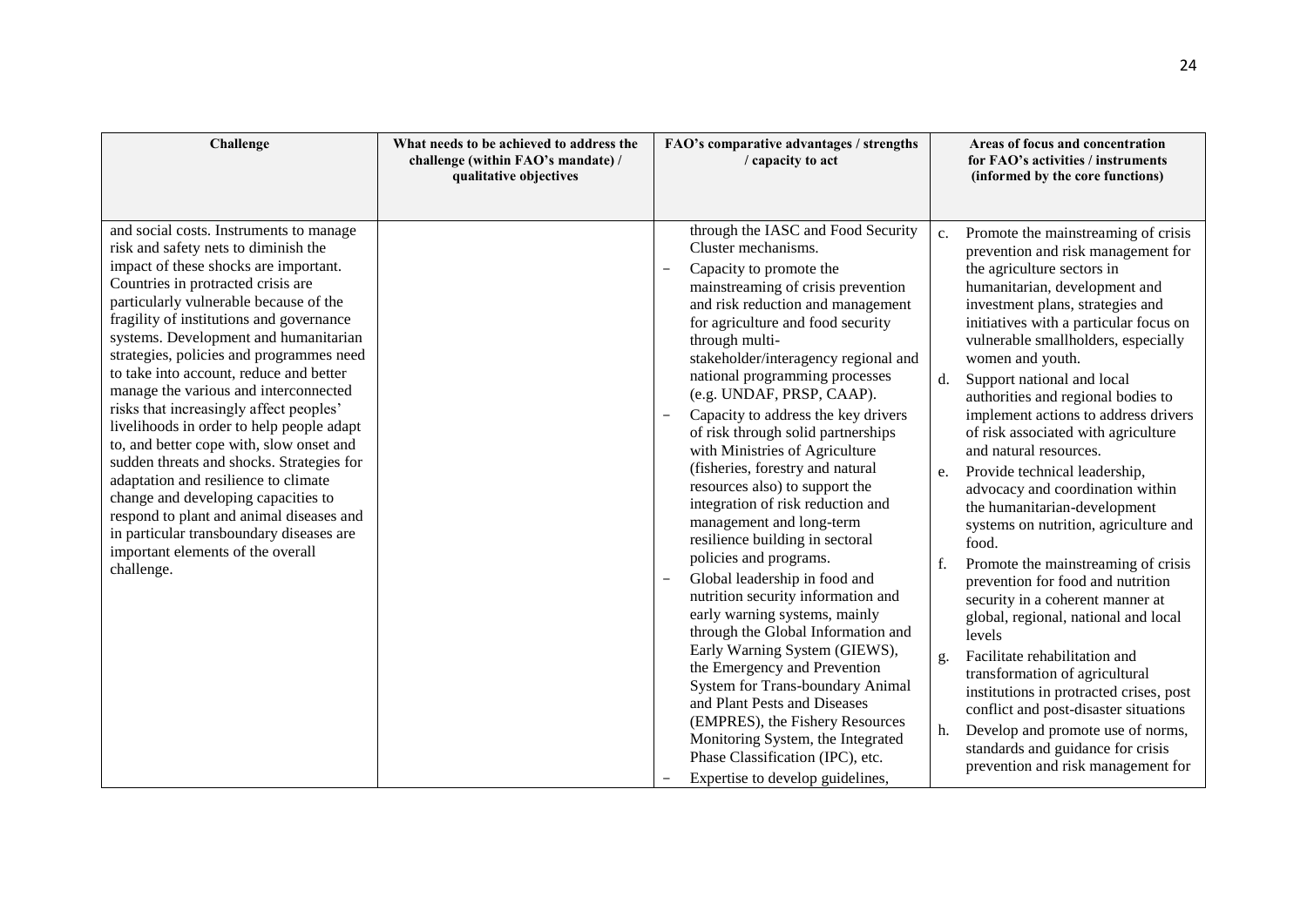| Challenge | What needs to be achieved to address the<br>challenge (within FAO's mandate) /<br>qualitative objectives | FAO's comparative advantages / strengths<br>/ capacity to act                                                                                                                                                                                                                                                                                                                                                                                                                                                                                                                                                                                                                                                                                                                                                                                                                                                                                                                                                                                                                                             | Areas of focus and concentration<br>for FAO's activities / instruments<br>(informed by the core functions)                                                                                                                                                                                                                                                                                                                                                                                                                                                                                                                                                                                                                                                                                                                                                                                                                                                                                                                                                                                                                                                   |
|-----------|----------------------------------------------------------------------------------------------------------|-----------------------------------------------------------------------------------------------------------------------------------------------------------------------------------------------------------------------------------------------------------------------------------------------------------------------------------------------------------------------------------------------------------------------------------------------------------------------------------------------------------------------------------------------------------------------------------------------------------------------------------------------------------------------------------------------------------------------------------------------------------------------------------------------------------------------------------------------------------------------------------------------------------------------------------------------------------------------------------------------------------------------------------------------------------------------------------------------------------|--------------------------------------------------------------------------------------------------------------------------------------------------------------------------------------------------------------------------------------------------------------------------------------------------------------------------------------------------------------------------------------------------------------------------------------------------------------------------------------------------------------------------------------------------------------------------------------------------------------------------------------------------------------------------------------------------------------------------------------------------------------------------------------------------------------------------------------------------------------------------------------------------------------------------------------------------------------------------------------------------------------------------------------------------------------------------------------------------------------------------------------------------------------|
|           |                                                                                                          | norms and standard for crisis<br>prevention and risk management in<br>food and agriculture and to<br>disseminate them through global<br>networks, such as the Voluntary<br>Guidelines on Tenure of Land,<br>Fisheries and Forestry (VGs),<br>Livestock Emergency Guidelines<br>and Standards (LEGS), Land tenure<br>issues in DRM manuals, Disaster<br>Risk Management systems analysis,<br>etc.<br>Technical expertise to identify,<br>promote and scale-up the use of<br>good agricultural practices for risk<br>reduction and management.<br>Trust and expertise to generate<br>impartial and accurate needs and<br>impact analysis during and after a<br>crisis affecting the agriculture and<br>food sectors (UN Appeals, PDNA,<br>Crop and Food Security Assessment<br>Missions with WFP).<br>Readiness and operational ability to<br>provide direct support to affected<br>countries and communities during<br>and after crisis in a coordinated and<br>technically sound manner.<br>Demonstrated ability to provide<br>technical guidance for infrastructure<br>rehabilitation programmes in post | agriculture and food security at all<br>levels<br>Support regional, national and local<br>i.<br>integrated systems of monitoring,<br>early warning and risk analysis to<br>understand, analyze and disseminate<br>data and information on short-to-<br>long term impacts of food security<br>threats and shock hazards.<br>Support harmonized and coordinated<br>impacts and needs assessments and<br>strategic planning for appropriate<br>and timely interventions to counter<br>threats to food and nutrition security.<br>Support capacity development of<br>k.<br>national and local authorities for risk<br>mapping and development of<br>agriculture sectoral preparedness and<br>contingency plans and related<br>implementation measures.<br>Enhance institutional preparedness<br>to foster capacities for effective<br>response and delivery of services to<br>affected countries and communities<br>during crisis.<br>Identify and scale up the application<br>m.<br>of technologies, good practices,<br>norms, standards and approaches for<br>disaster risk reduction, crisis<br>prevention and risk management in<br>the agricultural sector. |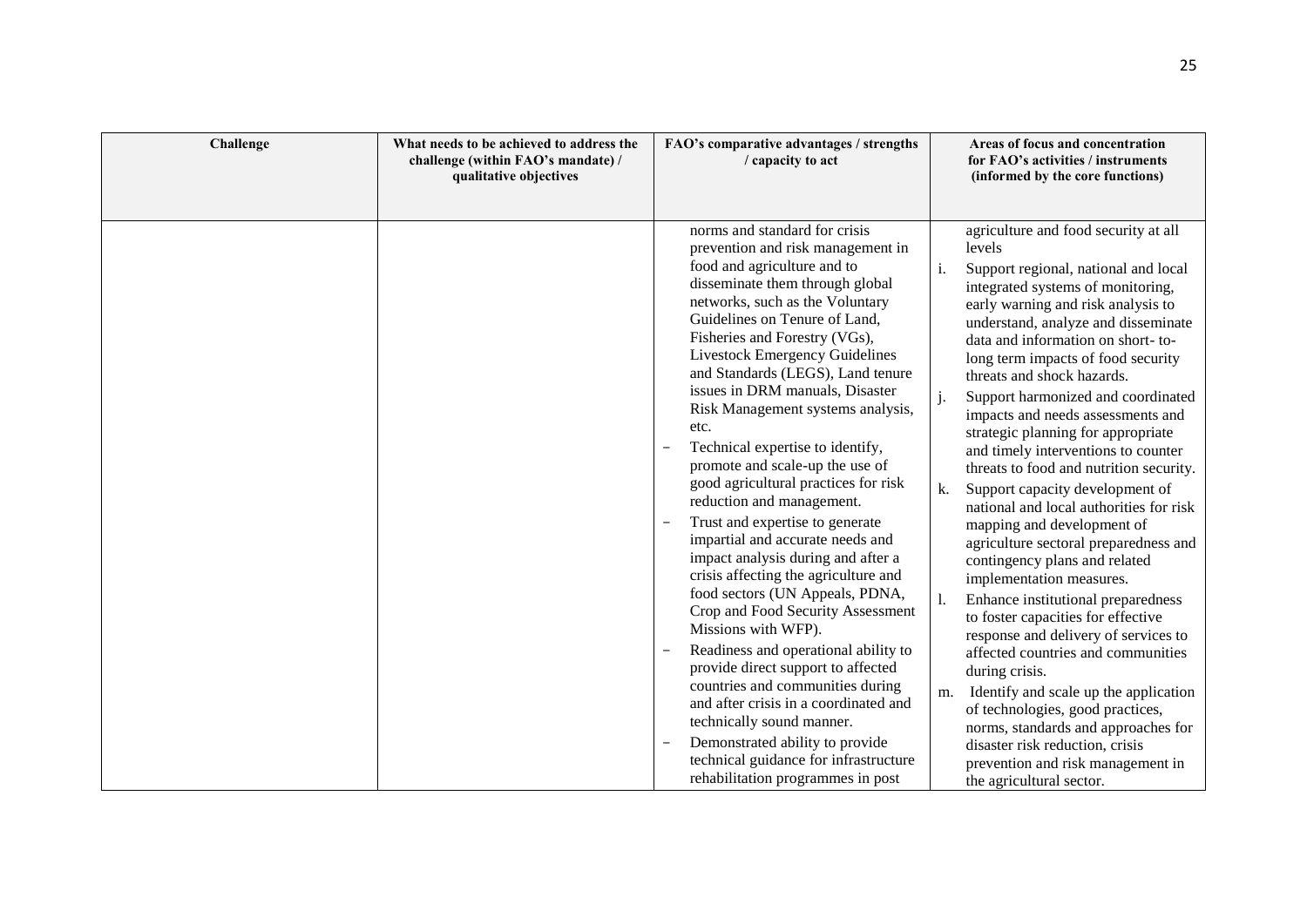| Challenge                                                                                                                                                                                                                                                                                             | What needs to be achieved to address the<br>challenge (within FAO's mandate) /<br>qualitative objectives                                                                                                                                                   | FAO's comparative advantages / strengths<br>/ capacity to act                                                                                                                                                                       | Areas of focus and concentration<br>for FAO's activities / instruments<br>(informed by the core functions)                                                                                                                                                                                                                                 |
|-------------------------------------------------------------------------------------------------------------------------------------------------------------------------------------------------------------------------------------------------------------------------------------------------------|------------------------------------------------------------------------------------------------------------------------------------------------------------------------------------------------------------------------------------------------------------|-------------------------------------------------------------------------------------------------------------------------------------------------------------------------------------------------------------------------------------|--------------------------------------------------------------------------------------------------------------------------------------------------------------------------------------------------------------------------------------------------------------------------------------------------------------------------------------------|
|                                                                                                                                                                                                                                                                                                       |                                                                                                                                                                                                                                                            | crisis and disaster situations.                                                                                                                                                                                                     | Mobilize resources and promote<br>n.<br>implementation of interventions to<br>support agriculture production,<br>markets and provision of services to<br>increase food availability, access,<br>stability and improved utilization,<br>responding to both immediate<br>humanitarian needs and addressing<br>the root causes of the crises. |
|                                                                                                                                                                                                                                                                                                       |                                                                                                                                                                                                                                                            |                                                                                                                                                                                                                                     | Provide technical guidance for<br>0.<br>sectoral and infrastructure<br>rehabilitation programmes,<br>integrating disaster risk reduction<br>and crisis prevention principles.                                                                                                                                                              |
|                                                                                                                                                                                                                                                                                                       |                                                                                                                                                                                                                                                            |                                                                                                                                                                                                                                     | Support the transformation of<br>p.<br>agriculture based livelihood systems<br>at risk through the diversification<br>and intensification of production.                                                                                                                                                                                   |
| 7) To strengthen governance<br>mechanisms for the needs for food,<br>agriculture, forestry and fisheries<br>systems at national, regional and<br>global levels                                                                                                                                        | More effective governance<br>$\overline{\phantom{a}}$<br>mechanisms for food security and<br>nutrition along the humanitarian-<br>development continuum.<br>More effective governance                                                                      | Authority and status as a global<br>$\overline{\phantom{0}}$<br>intergovernmental organization, with<br>a broad mandate covering all fields of<br>food and agriculture and worldwide<br>outreach.                                   | Provide leadership, advocacy and<br>a.<br>coordination on food and nutrition<br>security governance along the<br>humanitarian-development<br>continuum.                                                                                                                                                                                    |
| Addressing development challenges is<br>complex because it involves multiple<br>sectors, a broad range of stakeholders<br>and must take into account<br>transdisciplinary, as well as<br>transboundary dimensions, such as the<br>management of water resources and<br>watersheds and of blue economy | mechanisms within sub-sectors in<br>FAO's area of mandate.<br>Improved governance of oceans<br>within and beyond national<br>jurisdictions.<br>More inclusive (public, private, civil<br>$\overline{\phantom{a}}$<br>society) policy processes established | Authority, neutrality and expertise in<br>facilitating policy dialogue and<br>consensus-building on policy and<br>technical solutions among Member<br>States through COAG, CCP, CFS,<br>COFI, COFO and the Regional<br>Conferences. | Provide a global neutral forum for<br>b.<br>multi-stakeholder decision- and<br>results-oriented dialogue.<br>Support the establishment of<br>c.<br>national, regional and global<br>multistakeholder platforms and<br>partnerships in areas of FAO's                                                                                       |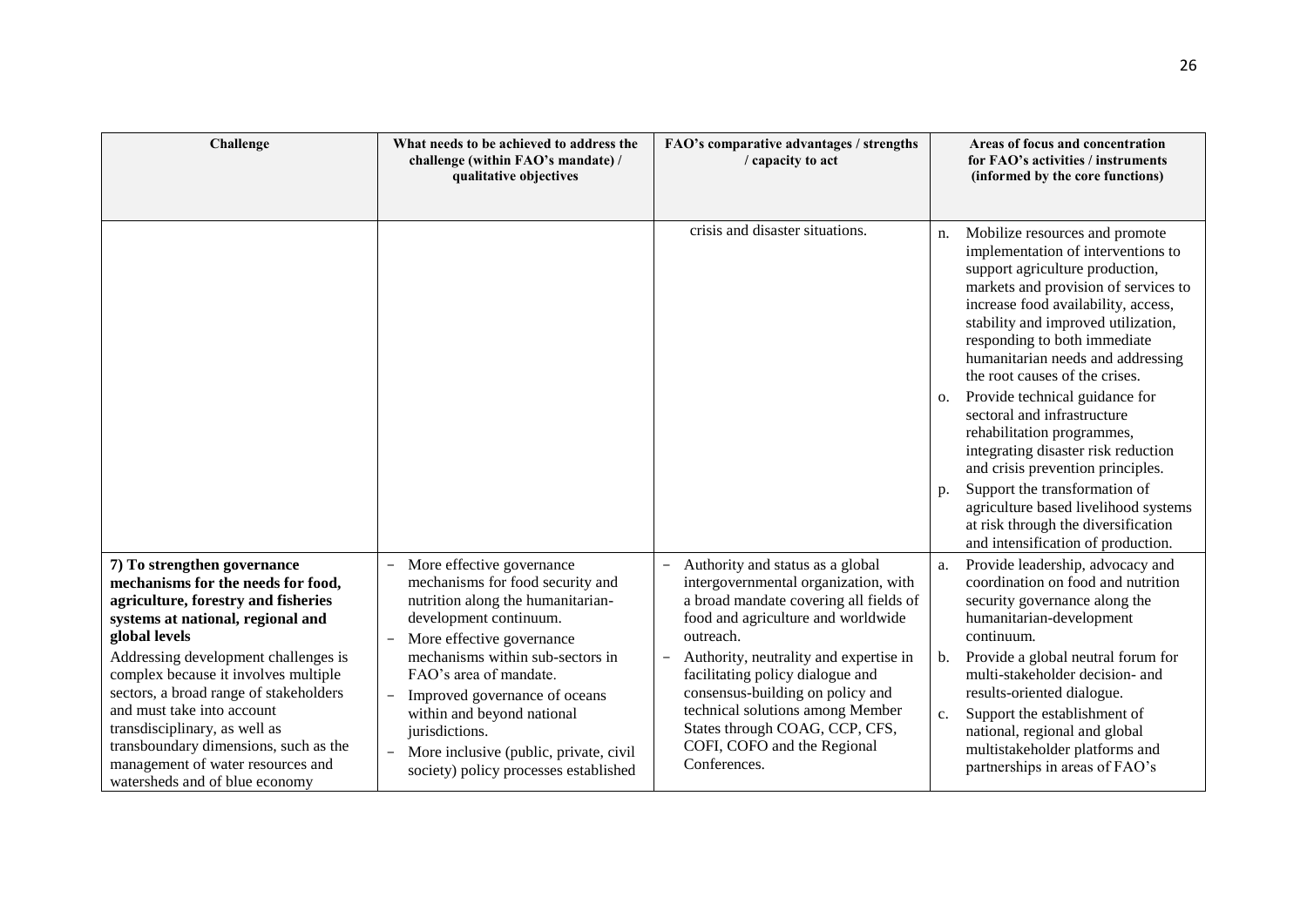| Challenge                                                                                                                                                                                                                                                                                                                                                                                                                                                                                                                                                                                                                                                                                                                                                                                                                                                                                                                                                                                                                                                  | What needs to be achieved to address the<br>challenge (within FAO's mandate) /<br>qualitative objectives                                                                                                                                                                                                                                                                                                                                                                                                                                                                                                                                                                                                                                                                                                                                                                                                                                                                                                                                                                                                                                                 | FAO's comparative advantages / strengths<br>/ capacity to act                                                                                                                                                                                                                                                                                                                                                                                                                                                                                                                                                                                                                                                                                                                                                                                                                                                                                                                                                                                                                                                                                                                                                                          | Areas of focus and concentration<br>for FAO's activities / instruments<br>(informed by the core functions)                                                                                                                                                                                                                                                                                                                                                                                                                                                                                                                                                                                                                                                                                                                                                                                                                                                                                                                                                                                                                         |
|------------------------------------------------------------------------------------------------------------------------------------------------------------------------------------------------------------------------------------------------------------------------------------------------------------------------------------------------------------------------------------------------------------------------------------------------------------------------------------------------------------------------------------------------------------------------------------------------------------------------------------------------------------------------------------------------------------------------------------------------------------------------------------------------------------------------------------------------------------------------------------------------------------------------------------------------------------------------------------------------------------------------------------------------------------|----------------------------------------------------------------------------------------------------------------------------------------------------------------------------------------------------------------------------------------------------------------------------------------------------------------------------------------------------------------------------------------------------------------------------------------------------------------------------------------------------------------------------------------------------------------------------------------------------------------------------------------------------------------------------------------------------------------------------------------------------------------------------------------------------------------------------------------------------------------------------------------------------------------------------------------------------------------------------------------------------------------------------------------------------------------------------------------------------------------------------------------------------------|----------------------------------------------------------------------------------------------------------------------------------------------------------------------------------------------------------------------------------------------------------------------------------------------------------------------------------------------------------------------------------------------------------------------------------------------------------------------------------------------------------------------------------------------------------------------------------------------------------------------------------------------------------------------------------------------------------------------------------------------------------------------------------------------------------------------------------------------------------------------------------------------------------------------------------------------------------------------------------------------------------------------------------------------------------------------------------------------------------------------------------------------------------------------------------------------------------------------------------------|------------------------------------------------------------------------------------------------------------------------------------------------------------------------------------------------------------------------------------------------------------------------------------------------------------------------------------------------------------------------------------------------------------------------------------------------------------------------------------------------------------------------------------------------------------------------------------------------------------------------------------------------------------------------------------------------------------------------------------------------------------------------------------------------------------------------------------------------------------------------------------------------------------------------------------------------------------------------------------------------------------------------------------------------------------------------------------------------------------------------------------|
| resources in the seas. Moreover,<br>globalization requires that existing<br>imbalances, like food insecurity,<br>environmental externalities, sustainable<br>management of common natural<br>resources, including irrigation water,<br>transboundary watersheds and ocean<br>resources be addressed through concerted<br>actions that are effective and fair. In<br>addition, the adequate provision of public<br>goods including services, information,<br>knowledge and innovations, evidence-<br>based policy advice, regulatory<br>frameworks, codes of conduct,<br>agreements for common action, and so<br>on at local, national and global levels is<br>essential for development. For these<br>reasons, stronger and more effective<br>local, national, regional and global<br>governance mechanisms are needed that<br>are transparent, ensure accountability and<br>fairness and enhance the participation of<br>all stakeholders in a meaningful way,<br>especially those that are weaker in terms<br>of social and/or political representation. | at global, regional and national levels.<br>Voluntary guidelines, codes of<br>practices/conducts, standards and<br>benchmarking systems, agreements<br>for common action and other global<br>governance instruments promote food<br>security, agriculture and rural<br>development and sustainable<br>management of natural resources.<br>Capacity of national and regional<br>$\overline{\phantom{0}}$<br>institutions (within and across<br>sectors) strengthened for the<br>development, implementation,<br>monitoring and evaluation of policies,<br>legislation, regulatory frameworks<br>and investments targeted at food<br>security, agricultural development<br>and sustainable management of<br>natural resources.<br>Landscape approaches are<br>mainstreamed in sectoral and inter-<br>sectoral development policies and<br>programmes and institutions at<br>landscape/ecosystem level<br>coordinate development initiatives<br>and monitor (cumulative) impact<br>Reliable comprehensive data and<br>$\overline{a}$<br>information publicly available and<br>accessible to underpin analysis,<br>innovation and monitoring of<br>progress. | Trust of member countries, and<br>$\overline{\phantom{m}}$<br>particularly Agriculture Ministries in<br>developing countries.<br>Ability to take a global view of<br>$\overline{\phantom{0}}$<br>problems and take a leadership role in<br>global agenda setting.<br>$\equiv$<br>Worldwide networking capacity with<br>convening power to facilitate policy<br>dialogue, negotiation of agreements<br>and decision-making among Member<br>Nations and between governments<br>and other stakeholders.<br>Comprehensive sectoral databases<br>$\overline{\phantom{a}}$<br>and food security information<br>systems with continuity in data<br>collection, generation, monitoring<br>and assessment and provision of<br>information.<br>Expertise in knowledge sharing and<br>management globally, and adaptation<br>and application at country level.<br>Comprehensive regional presence and<br>$\overline{\phantom{a}}$<br>wide country presence in poorer<br>countries.<br>Substantial experience and record in<br>$\overline{\phantom{m}}$<br>capacity development in the various<br>areas of agriculture and food security,<br>including in legal matters.<br>Ability to provide impartial and<br>evidence-based analysis and policy | mandate.<br>Facilitate and support the<br>d.<br>development and implementation of<br>voluntary guidelines, legal<br>frameworks, instruments, codes of<br>practices/conducts, standards and<br>benchmarking systems aimed at<br>strengthening governance.<br>Enhance support to existing country-<br>e.<br>and regionally-owned processes and<br>frameworks in partnership with other<br>relevant stakeholders.<br>f.<br>Provide practical guidance and<br>capacity development support to<br>increase countries' ability to lead,<br>prepare, implement and evaluate,<br>effective national policies, strategies<br>and investment plans and programs.<br>Support capacity development of<br>g.<br>government staff and also of key<br>civil society stakeholders and<br>producers' organizations so they<br>become effective collaborators in<br>national strategy and programme<br>design and implementation, and<br>promote effective and inclusive<br>partnerships.<br>Assist countries in establishing<br>h.<br>sound, inclusive and coherent<br>governance systems for agriculture<br>and food and nutrition security at all |